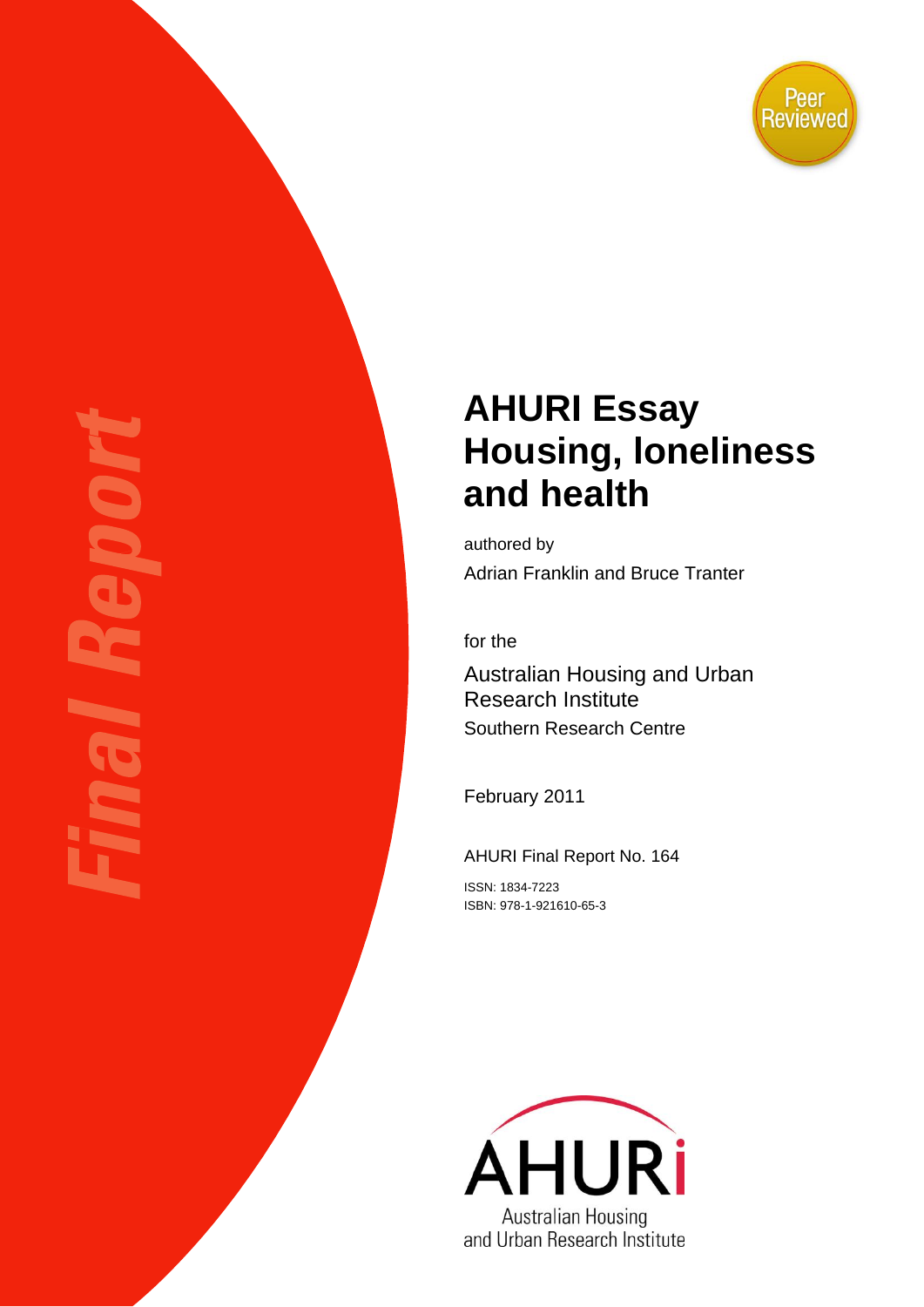| <b>Authors</b>            | Franklin, Adrian                                                        | University of Tasmania                                                                                                            |
|---------------------------|-------------------------------------------------------------------------|-----------------------------------------------------------------------------------------------------------------------------------|
|                           | Tranter, Bruce                                                          | University of Tasmania                                                                                                            |
| Title                     | Housing, loneliness and health                                          |                                                                                                                                   |
| <b>ISBN</b>               | 978-1-921610-65-3                                                       |                                                                                                                                   |
| <b>Format</b>             | <b>PDF</b>                                                              |                                                                                                                                   |
| <b>Key Words</b>          | housing, loneliness, health                                             |                                                                                                                                   |
| <b>Editor</b>             | Jim Davison                                                             | <b>AHURI National Office</b>                                                                                                      |
| <b>Publisher</b>          | Australian Housing and Urban Research Institute<br>Melbourne, Australia |                                                                                                                                   |
| <b>Series</b>             | <b>AHURI Final Report; no.164</b>                                       |                                                                                                                                   |
| <b>ISSN</b>               | 1834-7223                                                               |                                                                                                                                   |
| <b>Preferred Citation</b> | Urban Research Institute.                                               | Franklin, A. & Tranter, B. (2011) Housing, loneliness and health,<br>AHURI Final Report No.164. Melbourne: Australian Housing and |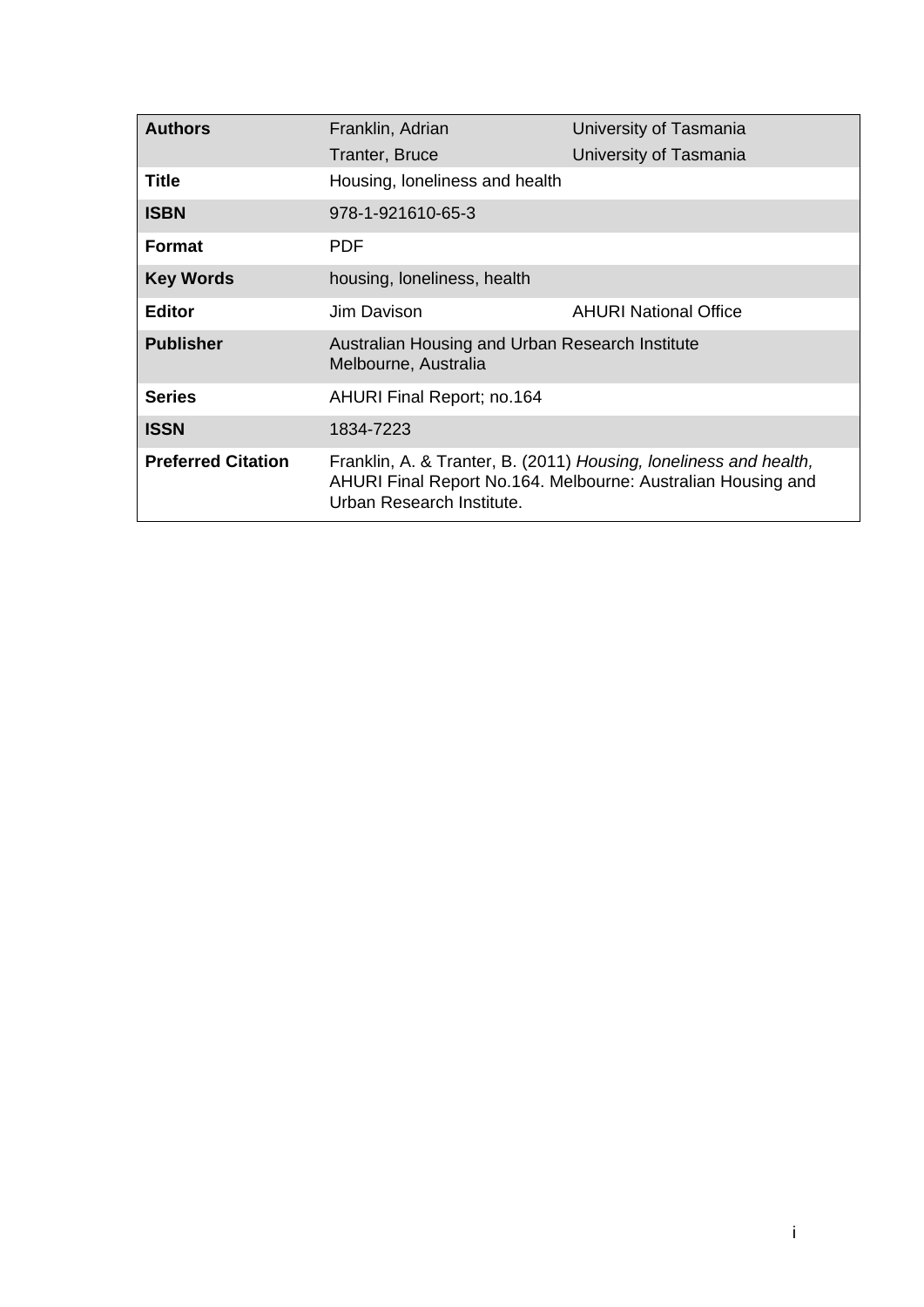#### **ACKNOWLEDGEMENTS**

This material was produced with funding from the Australian Government and the Australian states and territory governments. AHURI Limited gratefully acknowledges the financial and other support it has received from these governments, without which this work would not have been possible.

AHURI comprises a network of universities clustered into Research Centres across Australia. Research Centre contributions, both financial and in-kind, have made the completion of this report possible.

#### **DISCLAIMER**

AHURI Limited is an independent, non-political body which has supported this project as part of its program of research into housing and urban development, which it hopes will be of value to policy-makers, researchers, industry and communities. The opinions in this publication reflect the views of the authors and do not necessarily reflect those of AHURI Limited, its Board or its funding organisations. No responsibility is accepted by AHURI Limited or its Board or its funders for the accuracy or omission of any statement, opinion, advice or information in this publication.

#### **AHURI FINAL REPORT SERIES**

AHURI Final Report Series is a refereed series presenting the results of original research to a diverse readership of policy-makers, researchers and practitioners.

#### **PEER REVIEW STATEMENT**

An objective assessment of all reports published in the AHURI Final Report Series by carefully selected experts in the field ensures that material of the highest quality is published. The AHURI Final Report Series employs a double-blind peer review of the full Final Report—where anonymity is strictly observed between authors and referees.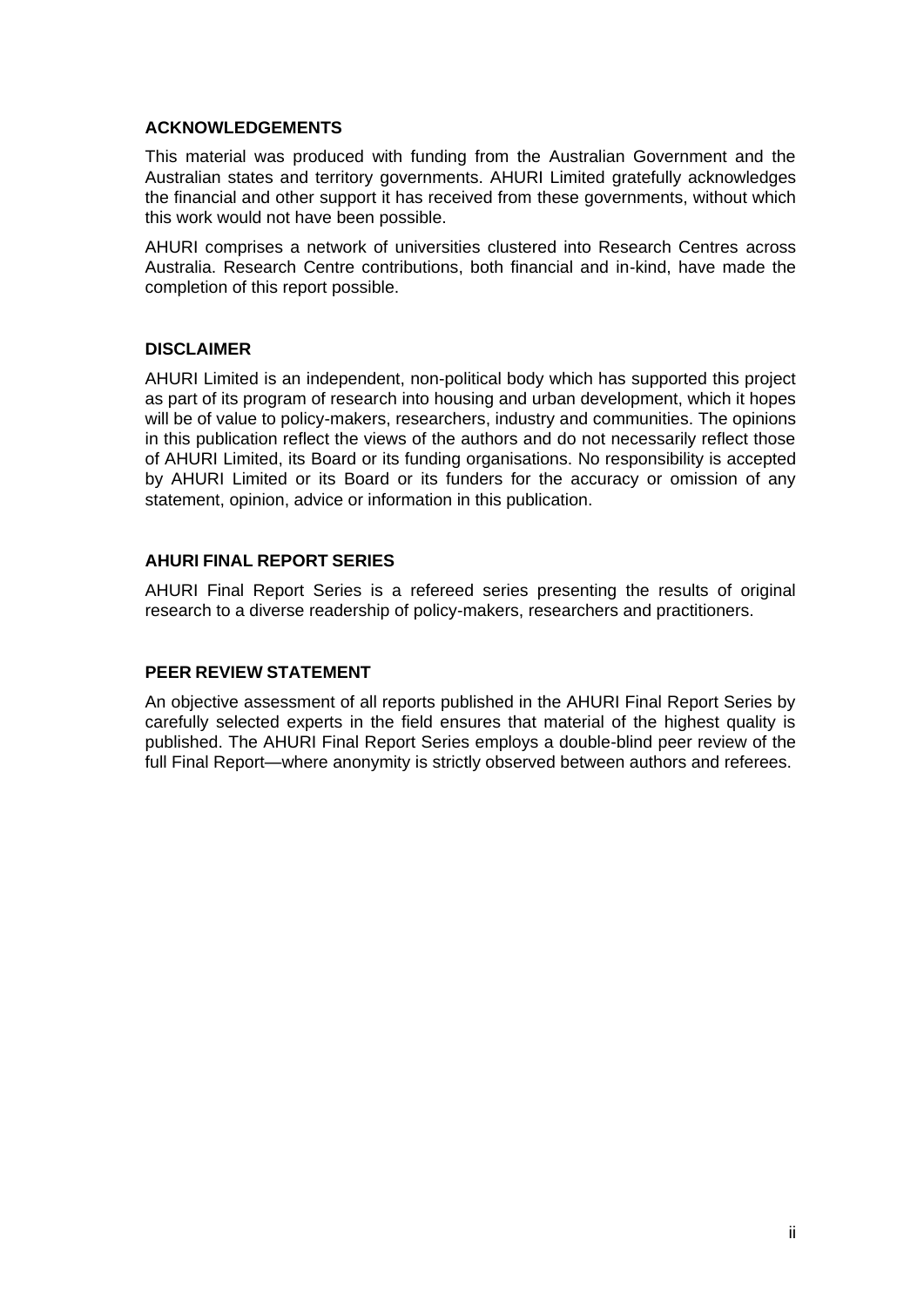# **CONTENTS**

| 1            |                                                                                    |  |
|--------------|------------------------------------------------------------------------------------|--|
| $\mathbf{2}$ |                                                                                    |  |
| 2.1          |                                                                                    |  |
| 2.2          |                                                                                    |  |
| 2.3          |                                                                                    |  |
| 2.4          |                                                                                    |  |
| 2.5          |                                                                                    |  |
| 2.6          |                                                                                    |  |
| 3            |                                                                                    |  |
| 3.1          |                                                                                    |  |
| 3.2          |                                                                                    |  |
| 3.3          |                                                                                    |  |
| 3.4          |                                                                                    |  |
| 3.5          |                                                                                    |  |
| 3.6          |                                                                                    |  |
| 3.7          |                                                                                    |  |
| 3.8          |                                                                                    |  |
| 3.9          |                                                                                    |  |
| 4            |                                                                                    |  |
|              |                                                                                    |  |
|              |                                                                                    |  |
|              | Appendix 1: Loneliness, housing and health in contemporary Australia: a survey  22 |  |
|              |                                                                                    |  |

# <span id="page-3-0"></span>**LIST OF TABLES**

| Table A1: Frequency of loneliness and social background (per cent)                  |
|-------------------------------------------------------------------------------------|
| Table A2: Loneliness as serious problem and social background (per cent) 26         |
| Table A3: Health (0-100 scale), loneliness and social background (means)  27        |
| Table A4: Health (0-100 scale), loneliness and social background - continued        |
| Table A5: Frequency of loneliness and loneliness as a serious problem (odds ratios) |
| Table A6: Frequency of loneliness and loneliness as a serious problem (odds ratios) |
|                                                                                     |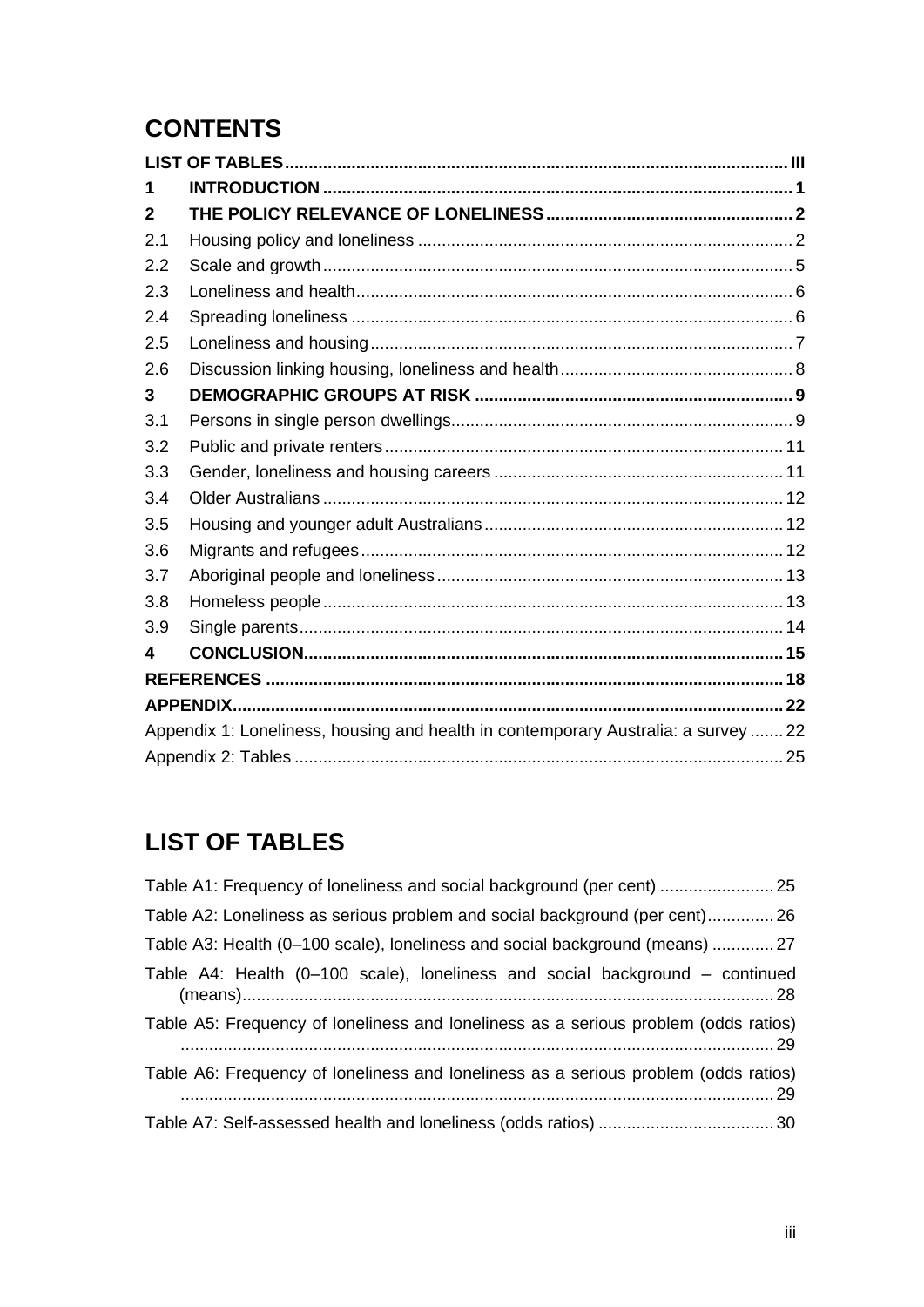# <span id="page-4-0"></span>**1 INTRODUCTION**

This Essay asks whether housing, loneliness and health are connected in contemporary Australia, and if they are, is it a nexus that can be addressed positively through housing policy. Since loneliness has only recently emerged as a generalised and disturbing feature of contemporary societies, there is practically no evidence of housing policy that addresses it explicitly or directly. It will be argued that high and increasing rates of loneliness are relevant to future housing policy, not least because housing, loneliness and health *are* interlinked. Loneliness is highly distributed socially and spatially but has remained largely hidden and difficult to detect (Franklin & Tranter 2008). Research on loneliness, housing and health offers policy-makers a timely opportunity to broaden housing policy to address a major social structural problem of our time with considerable scope to increase wellbeing and social vitality. While recent housing policy has focused on building social cohesion, social inclusion and reducing social isolation in areas characterised by social disadvantage and marginalisation, recent research on loneliness demonstrates that these policy objectives have become relevant to a much wider set of cultural settings, sectors of the built environment and places. This Essay argues that housing policy designed to address a more evenly distributed and yet pernicious form of contemporary loneliness with momentous ramifications for health and wellness, cannot rely on simply extending social contacts or social networks, since as Bauman (2000; 2003), Putnam (2000) and many others have argued, the current epidemic of loneliness is not about social connectivity and the net quantum of social interactions (which for many has actually increased) but about the *quality* of the social bonds enacted and maintained. A recent Australian Research Council-funded research on loneliness among older people in residential housing was entitled 'Alone in a Crowd' (Jaworski & Moyle 2008) and reported on how residential propinquity can be converted into social bonds that *matter*, endure and enrich. This, in a nutshell, is the challenge for housing policy makers on a much wider scale. Not all of the causes of loneliness are linked directly to housing, although the fastest growing and soon-to-be dominant housing form, single person housing, certainly is. Much of what we know about the contemporary loneliness epidemic (see Franklin 2009) is related to profound and deeply rooted aspects of social structural change. Nonetheless, the lived experience of loneliness has a housing context, is spatially concentrated in some places, and is located in some housing types and tenures more than others. Loneliness is also endured, mostly in isolation, inside the four walls of a home. Loneliness is also related to specific kinds of housing biographies and careers and therefore it is implicated, amplified and, potentially *ameliorated* by certain kinds of housing processes, all of which can be addressed by evidence-based housing research and policy.

This Essay begins by setting out the historical contexts in which loneliness connects with central tenets of housing policy. It then outlines the theoretical and substantive dimensions of loneliness in contemporary societies, the reasons for its alarming growth in recent years, its distribution and impact, its potential to spread and its profound consequences for health. We use data from a recent survey of loneliness, housing and health conducted specifically for this essay, to see where policy might intervene.

Levels of loneliness on a scale we are witnessing in Western urban contexts today are arguably unprecedented and therefore the stakes and the potential pay-offs from interventions will be high. Loneliness poses one of the most exciting challenges for housing policy-makers in a very long time.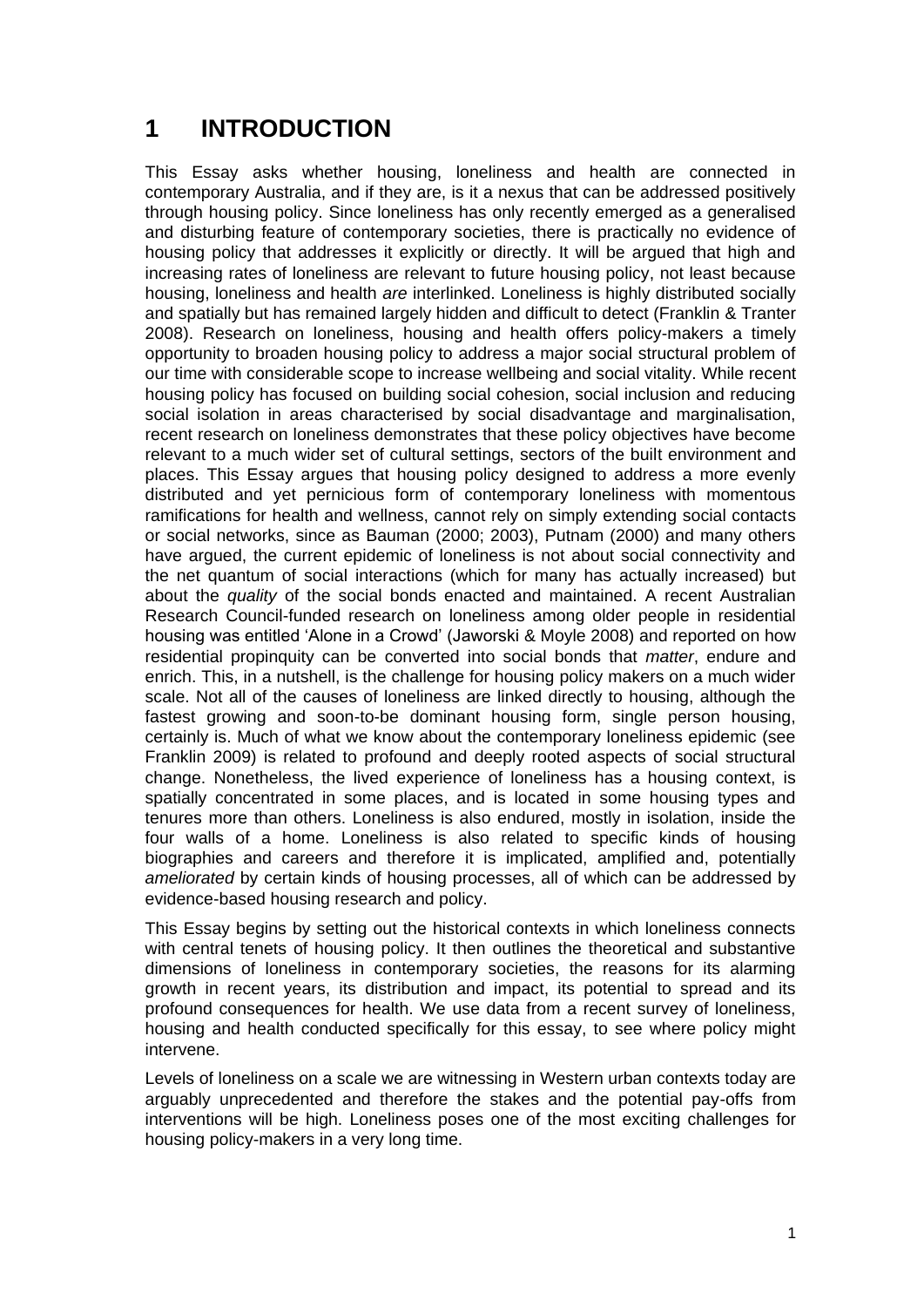# <span id="page-5-0"></span>**2 THE POLICY RELEVANCE OF LONELINESS**

### <span id="page-5-1"></span>**2.1 Housing policy and loneliness**

Housing policy has always been concerned as much with fostering local social solidarities as with providing adequate shelter. In countries with British cultural antecedence such sentiments were in evidence from the model industrial communities and 'model housing' of the nineteenth century through to such ideas as garden suburbs and community housing in the twentieth century. It was recognised through this period that modernity always threatened to disrupt traditional social ties and that new living arrangements should seek to recreate them.

Nonetheless, a period of relatively settled industrial development in towns and cities produced discernible urban communities. These were studied in the 1950s and 1960s when they themselves were undergoing the churning effects of major post-war redevelopment and change. While new suburban development recognised the need to build community structures, it was feared that the new towns and more socially mobile working populations would leave behind a more socially isolated elderly population in older city quarters. Here then, in the 1960s and 1970s, were the social scientific beginnings of a concern with loneliness and social isolation.

In studies of loneliness, the operational definition of loneliness has changed considerably from one study to another and from one discipline to another. The earliest sociological studies took social isolation to cause loneliness if it radically reduced the numbers of social contacts in a person's life and there was an associated decline in their social support. Indeed, such was this association that loneliness was not measured *directly* but through proxy measures, the two most important being the number of social contacts and the degree of social support received. Hence a lonely person was defined as anyone with a very low score in both of these measures. Such concerns (and measures) drove new policy making for housing the elderly and providing state forms of aged care and services that were intimately tied to their housing (Weiss 1975; Townsend 1975). The use of proxy measures was justified on the basis that the experience of loneliness carried a social stigma and respondents would under-report loneliness if the word was directly used in a question. In the 1970s there were some prescient sociologists, including Harvard-based Philip Slater, who noted just how *voluntary* and *willing* our self-exile from others was as *a general feature of mainstream society* (Slater 1970) but at the time this idea was not developed further.

Earlier psychological studies of loneliness began with the idea of social isolation as a growing problem in society, but argued that once recognised or perceived, it could be experienced *emotionally* and be evaluated positively or negatively (Ettema et al. 2010, p.2). The positive experience was called solitude, and was recognised as highly valued and important. It was seen as chosen, purposive and delivering benefits such as enjoyment of one's own company, reflection, self-knowledge, and creating important time for decision-making (Tillich 1980). Loneliness was defined as the negative emotional experience of social isolation, which involved a 'mentally distressing and physically stressful way of feeling and being alone' (De Jong Gierveld & Raadschelders 1982; Ettema et al. 2010, p.3).

In recent years, the analysis of social change in modernity identified an important shift occurring approximately in the mid-1970s, leading some to identify a new era of modernity. For some this was best captured by the term post-modernity (Harvey 1989) but more recently the term liquid modernity is considered to be a better metaphor (Bauman 2000). Bauman's work specifically identified an intensification of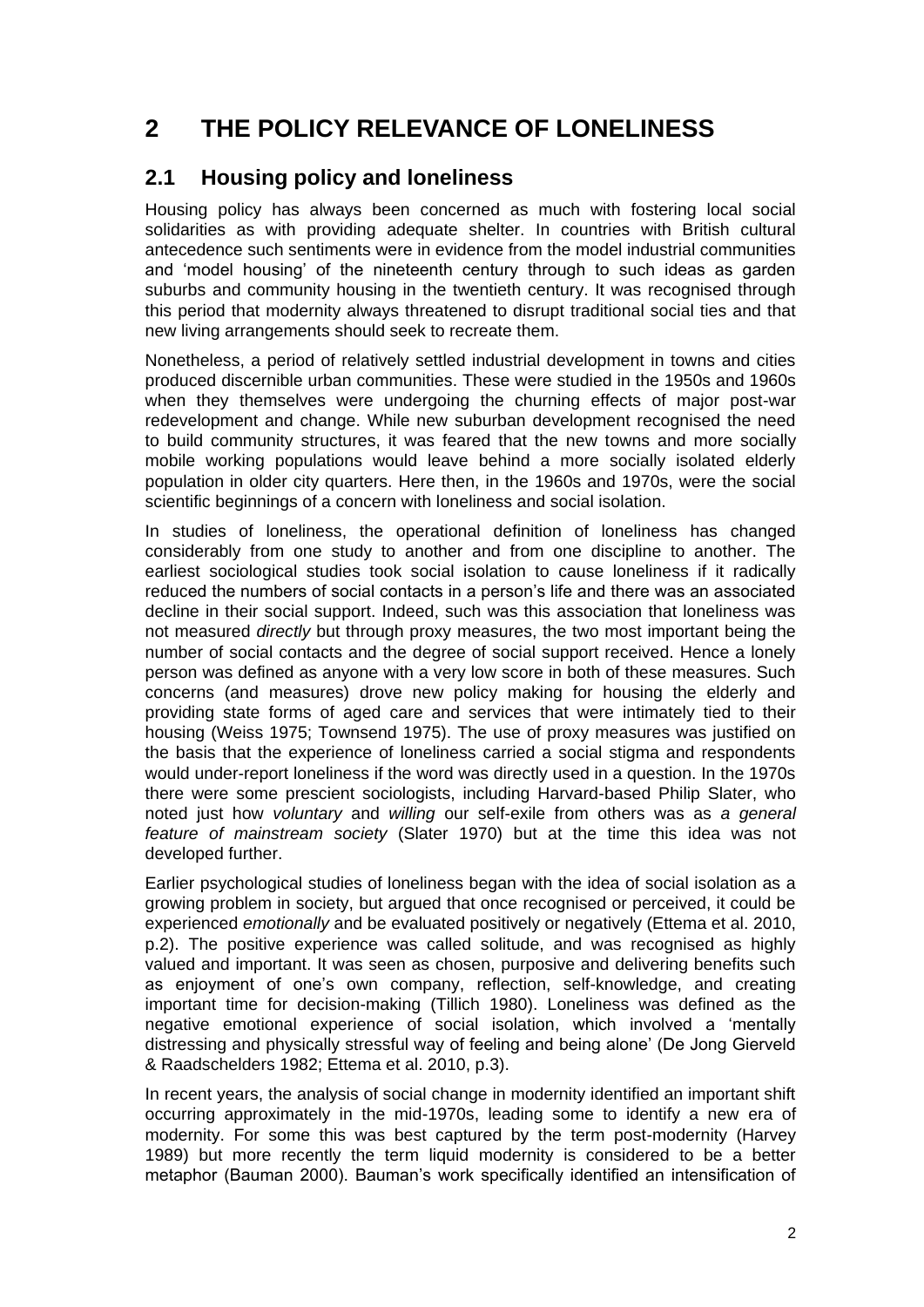those processes that encouraged individualism in modern societies, as arising from new technologies, consumerism, the extension of rights and freedoms, greater mobilities and neoliberalism, and he began to write of a resultant weakening or loosening of former, more solid social bonds. Writing in this later sociological tradition, Franklin and Tranter defined loneliness as an unpleasant emotional and physical feeling arising from the absence of commitments to enduring social bonds. They specifically used the world lonely in their survey questions because, despite the risk of under-reporting it was important not to confuse the presence of social relationships and vibrant social contact with an absence of loneliness. They posed the possibility that loneliness could be experienced within busy social lives, noting also that some studies had discovered loneliness commonly existing within marriages (Franklin & Tranter 2008; Kiley 1989; Stack 1998).

Recent loneliness research has shown that this tangible emotional experience is not linked to the net sum of social contacts a person has but to their *quality*. For example, several studies confirm a widespread discrepancy between an individual's loneliness and the measured number of connections in their social network (Berscheid & Reis 1998; Perlman 2004; Rokach 2004; de Jong Gierveld & Havens 2004; Franklin & Tranter 2008; Mellor et al. 2008; Cacioppo et al. 2009). If loneliness can be defined as ‗unpleasant feelings that arise when an individual perceives a discrepancy between their desired and existing social relationships' (Perlman 2004), then it is a subjective experience not linked to conditions of aloneness or predicted by objective indicators (Mellor et al. 2008). Social psychologists such as Mellor et al. (2008) have demonstrated empirically that most people need a minimum number of lasting, positive and significant interpersonal relationships that provide a sense of belonging. When these needs remain unmet a person descends into loneliness and '[t]hus a failure to have belongingness needs met may lead to feelings of social isolation, alienation, and loneliness.' Worryingly, their research has shown that 'people living with others have just as many unmet belonging needs and are just as lonely as people living alone'. In other words, what are missing in a widespread sense, are qualitatively/emotionally satisfying relationships, not relationships per se.

Hence, sociological and psychological studies have recently placed increasing emphasis on the quality of the social bond, and this reverses previous conceptions in that new types of low-quality relationships are seen as actually producing social isolation, not the other way around. Under these circumstances the policy tools available to ameliorate loneliness cannot remain the same, notably to reconnect people. Instead, the emphasis would have to be on either coping with more lonely lifestyles, or building stronger forms of social bonds that are compatible with contemporary social and economic circumstances.

While Mellor et al (2008) refer to a universal human need for strong social relationships that deliver a sense of belonging that endures unconditionally, the social theory of contemporary 'liquid' modernity, Zygmunt Bauman (2000; 2003; 2005), suggests that such strong social bonds, of the sort delivered by tradition and by previous eras of modernity, have fragmented to the point where loneliness has become a social structural feature of our times. Neither the outcome of poor housing design nor management, the root causes are deeper-lying, more distributed and ironic:

… it has become more difficult to commit ourselves to precisely the sort of relationship we still crave as lonely people. We have reached a point where the social relations of marriage, family, community, neighbourhood, even friendship etc., *persist* yet lack their previous bond-like qualities. (Franklin & Tranter 2008).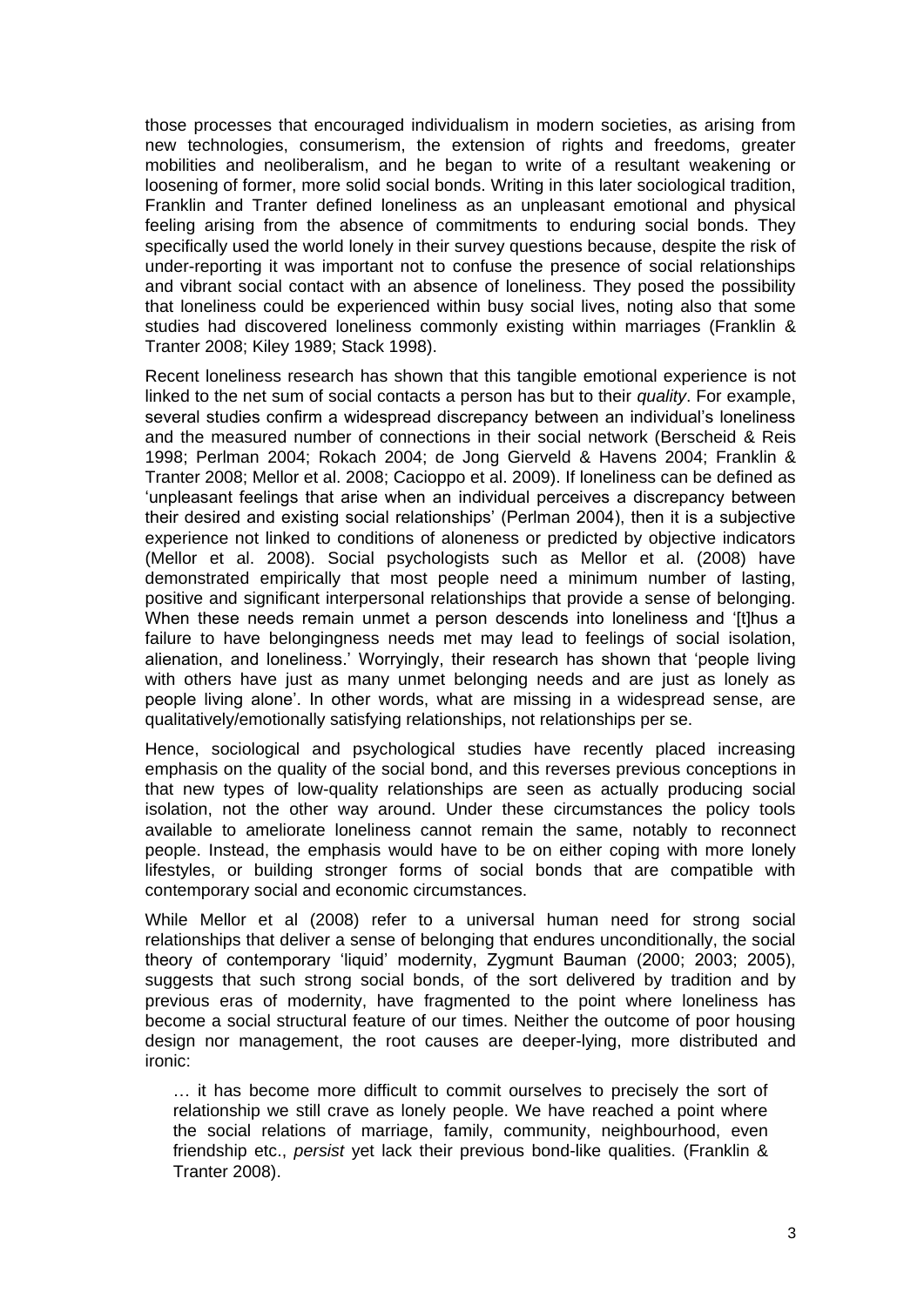For instance, in relation to the Australian suburb, Lyn Richards (1991, p.179) showed that 'many were socially isolated but few craved community'. Stack (1998) discovered loneliness to be very common inside marriages; Franklin and Tranter (2009) found loneliness to feature strongly among respondents who described themselves as 'very sociable' and those in de facto relationships; Jaworski and Moyle (2008) found older Australians typically 'alone in a crowd' and Sawir et al. (2007, p.12) found that *all* of their lonely sample of international students in Australia had dense social networks (they too report: 'It is not the quantity of networked relationships but the *quality'*).

As the social composition of social housing changed in outer isolated suburbs as well as inner areas of the 1980–90s city, a new raft of social problems prompted policymakers to investigate their capability to deliver social cohesion. The explicit thinking here was that although poverty, anti-social behaviour, crime, unemployment, transience and domestic fragmentation and turbulence created new forms of social isolation, the social organisation, management and design of housing was implicated in its solution.

*Social inclusion* emerged as a policy in the late 1990s to address poverty and social inequality (Arthurson & Jacobs 2004)—as well as fear. Social exclusion relates to loneliness conceptually in that social isolation was identified as one of four main ways in which the socially excluded are unable to participate in 'normal' activities (Turok 2008). In this context, social isolation is taken to mean the possession of limited networks for support and advancement and low integration into the wider social fabric. ‗Residential sorting' in the housing market and allocation policies in social housing can participate in social exclusion by creating segregation and spatial isolation on housing estates. Policy initiatives tended to favour the creation of more mixed (especially tenure) communities and 'livelier' public spaces as well as neighbourhood regeneration to create a better social tone (or 'quality place-making') (see Franklin 2010). Turok's (2008) review of evidence suggested that the quality of design, careful management and the targeting of appropriate spaces were areas relevant for Australian policy. Social inclusion policies began in many Australian states in the 2000s and, although the emphasis was mostly directed at *exclusion*, research showed important links between social cohesion, individual and family health and wellbeing, and community function (Hulse 2008). Housing impacted on health through processes associated with affordability and stress, security and privacy, housing mobility and instability, as well as location (access to services etc.). Phibbs (2005) identified a potent stress factor in 'inappropriate housing' and the benefits of managed improvement. Other Australian research found inconclusive evidence for the benefits of social mix on social cohesion (Arthurson 2002) or for any necessary relationship between bad neighbourhood and reduced life chances (Atkinson & Kintrea 2002), leading Arthurson and Jacobs (2004) to cast some doubts on the usefulness of social inclusion as a policy tool, or at least a special link with housing that can be addressed through policies confined to housing alone.

If social inclusion was a problematic term, *social cohesion* seemed to offer a more tangible and housing-focused objective for housing policy, particularly in seeking ways to improve life in public housing estates. Research by Hulse and Stone (2007) stressed two main policy dimensions: that social connectedness might be *strengthened* and social differences and divergences might be *reduced* through housing policy. They found a positive correlation between tenure and most indicators of social connectedness, with renters having less attachment to area, less neighbourhood trust and cooperation and less of a shared sense of identity with their place of residence. Being a renter is also negatively associated with feelings of attachment and belonging (Hulse & Stone 2007). As Hulse and Stone (2007, p.viii) argued: ‗The type of housing a person lives in, their experience of it, as well as their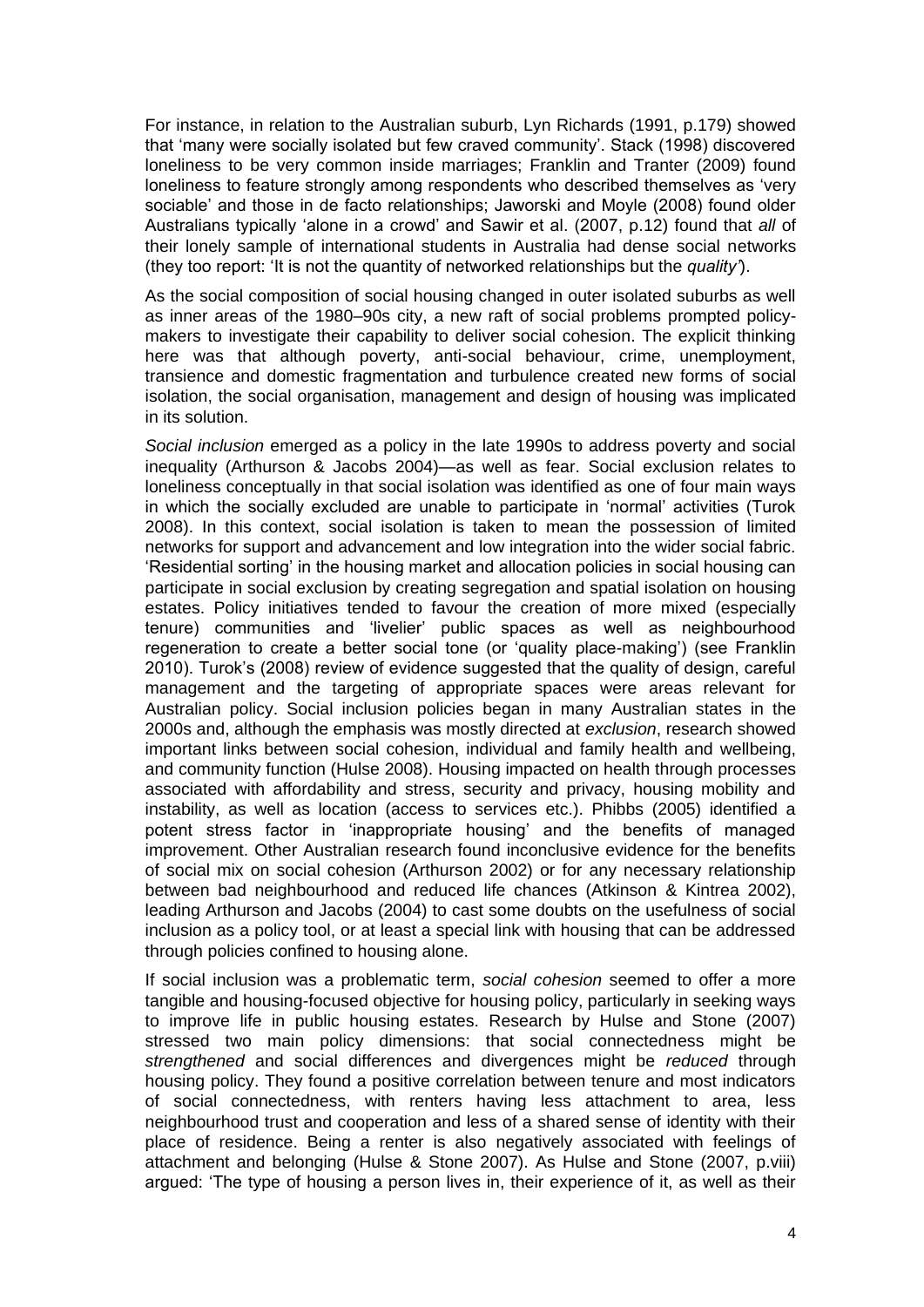legal relationship to it, to varying degrees and in various ways, do appear to influence the way a person interacts with and feels about others.' In addition, there appeared to be viable policy tools to address the problem. Healthy and affordable housing would improve social connectedness through addressing inequalities; housing policy would improve social connectedness and feelings of belonging by enabling people to 'put down roots', if necessary by changing their tenure relation; and housing policies could set about improving places since the quality of place is directly related to social connectivity.

Loneliness relates to policies for, and research on, social cohesion in Australia precisely because it was informed by HILDA (The Household, Income and Labour Dynamics in Australia Survey) data on *social connectedness* and this specifically includes a question on loneliness in a wide-ranging 10-item battery of questions. However, as we shall show below, this was unfortunate, because to aggregate responses on loneliness with other questions on social support and social network size, is to compound (rather than distinguish) variables that are actually very different. This illustrates an important problem with measuring loneliness. The most widely used measure is the UCLA Loneliness Scale (Russell 1996) and this combines variables on social network size and degree of interaction with degree of social support. Questions using the word loneliness are avoided since it is known that this leads to underreporting; however, not to use the term loneliness that refers to a tangible experience risks using proxy registers to produce an abstract or compound measure that may or may not relate to loneliness as it is felt and experienced.

These abstract notions (social cohesion, community, social inclusion) are warranted by a basic assumption that locally well-connected individuals with solid ties to place are happier and healthier that those less so. But has this assumption ever been adequately tested, and how can this be reconciled against so many studies that illustrate a deepening and entrenched individualism predicated on increasing freedom which is linked to reluctance to commit to enduring social bonds?

#### <span id="page-8-0"></span>**2.2 Scale and growth**

While concern for loneliness among the elderly has not abated and still drives the largest single research effort on loneliness, surveys by Perlman (1990) in Canada, Flood (2006) and Franklin and Tranter (2008) in Australia, and the Ministry of Social Development (2006) in New Zealand have been warranted by concerns for rising rates of loneliness in other age groups.

According to Andersson's review of studies of loneliness up to the late 1990s (1998, p.267), many seem to agree that 'at least one person in four reports loneliness to occur constantly or fairly often and around 25 per cent of the population currently appear to be lonely from most nationally representative samples in Western societies.'

Alarmingly, recent surveys have begun to show dramatic increases. Studies of loneliness in later life conducted in the last half of the twentieth century show that the numbers reporting loneliness sometimes or often/always have increased from 20 per cent in 1948, to 36 per cent in 1984 and to 43 per cent in 2001 (Victor et al. 2005, p.32).

Perlman's (1990) summary of surveys concludes that 'loneliness was highest among young adults, declined over midlife, and increased modestly in old age.' However, Flood's (2005) Australian study shows that some types of individuals and groups in society are bearing the brunt of this so-called 'new epidemic' (see Franklin 2009) and that in some respects Australia may be different. Franklin and Tranter (2008) found over 33 per cent of those aged 24–45 reporting 'loneliness to be a serious problem for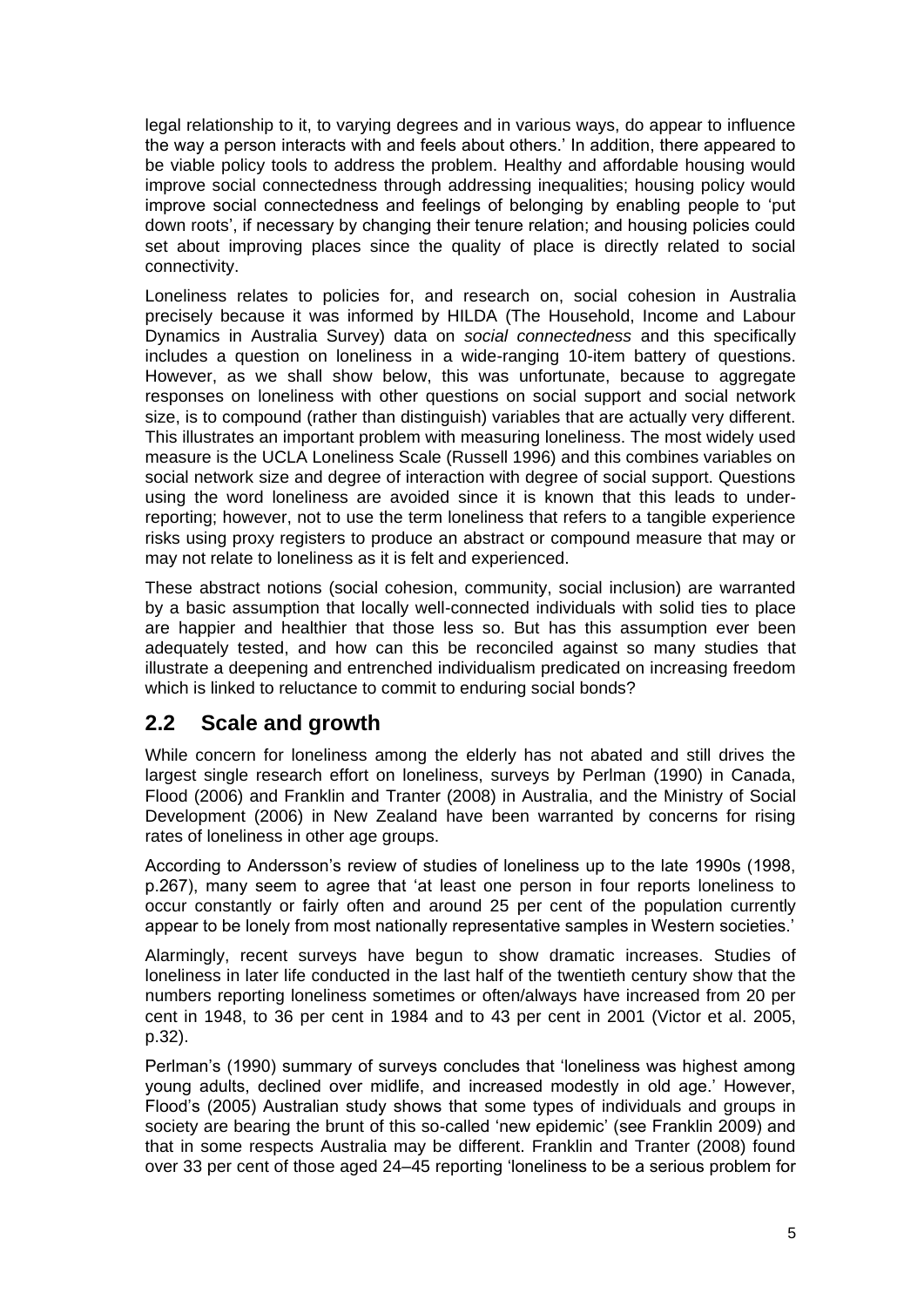them at times'. Put another way, one-third of both Australian men and women in the so-called 'prime of life' have experienced loneliness as a serious problem.

It was in this 25–44-year age group that Flood (2005, pp.vii–ix) first showed how *men* are especially vulnerable to becoming and remaining lonely, but particularly if they live alone. Men living alone have poor social exchange or material reciprocity with neighbours and report the worst emotional, physical and mental health. Most extraordinary of all, the loneliness and social isolation of these men remains the same regardless of whether they have been recently separated from a partner or not. While Flood shows how Australian men are (asymmetrically) emotionally dependent on their wives and partners, Franklin and Tranter (2009) have demonstrated how it is that once lonely they are less able to 'bounce back' than women. They have also shown that separated women are only 2.3 times more likely to be lonely than married women while separated men are 13 times more likely to be lonely than married men (2009, p.11). In our latest survey 29 per cent of women reported loneliness as a serious problem as compared to 35 per cent of men in this age band.

#### <span id="page-9-0"></span>**2.3 Loneliness and health**

Caciappo et al. (2009, p.978) cite scientific investigations demonstrating that loneliness is directly associated with Alzheimer's disease, obesity, increased vascular resistance, elevated blood pressure, increased hypothalamic pituitary adrenocortical activity, sleep disorders, diminished immunity, reduction in independent living, alcoholism, depression, suicidal ideation and behaviour, mortality in older adults, and elevated cholesterol and blood pressure in later life among adolescents. Mellor et al. (2008, p.214) cite further studies linking loneliness negatively to life satisfaction, and subjective wellbeing and to a literature linking high levels of loneliness to higher levels of psychological distress and low levels of psychological wellness.

According to Geller (2000), lonely people are four times more likely than others to have a heart attack, and four times more likely to die from it. Significantly perhaps, ‗smokers are only twice as likely as non-smokers to die from a heart attack' (Gellner 2000, p.3). Further, loneliness doubles the chance of catching a cold, is correlated with behavioural problems including sleep problems, disturbed appetite as well as backaches, headaches and nausea (Geller 2000; Stack 1998; de Jong Gierveld 1998; Fees et al. 1999). Lonely people use emergency services 60 per cent more often than the non-lonely, and as elderly people, are twice as likely to be admitted into nursing homes (Stack 2000, p.2).

### <span id="page-9-1"></span>**2.4 Spreading loneliness**

While there are general underlying conditions that create a vulnerability to loneliness, recent research shows that loneliness has *contagious* qualities. Cacioppo (2009) proved that as individuals fall into loneliness their social circle and social bonds frequently begin to fragment as they withdraw and fail to maintain quality relationships. Over time this compounding tendency can reduce the connectivity and loneliness of their immediate social network and begin to spread out to other areas. Their analysis confirms that up to three degrees of separation can be 'infected' by the spread of loneliness and also that the edges of social networks are particularly vulnerable. They suggest that 'efforts to reduce loneliness in our society may benefit by aggressively targeting people on the periphery to help repair their social networks and to create a protective barrier against loneliness that can keep the whole network from unravelling' (2009, p.977). These findings may have particular bearing on addressing loneliness through housing policy, since there may be a close correspondence between the peripheries of social networks and housing areas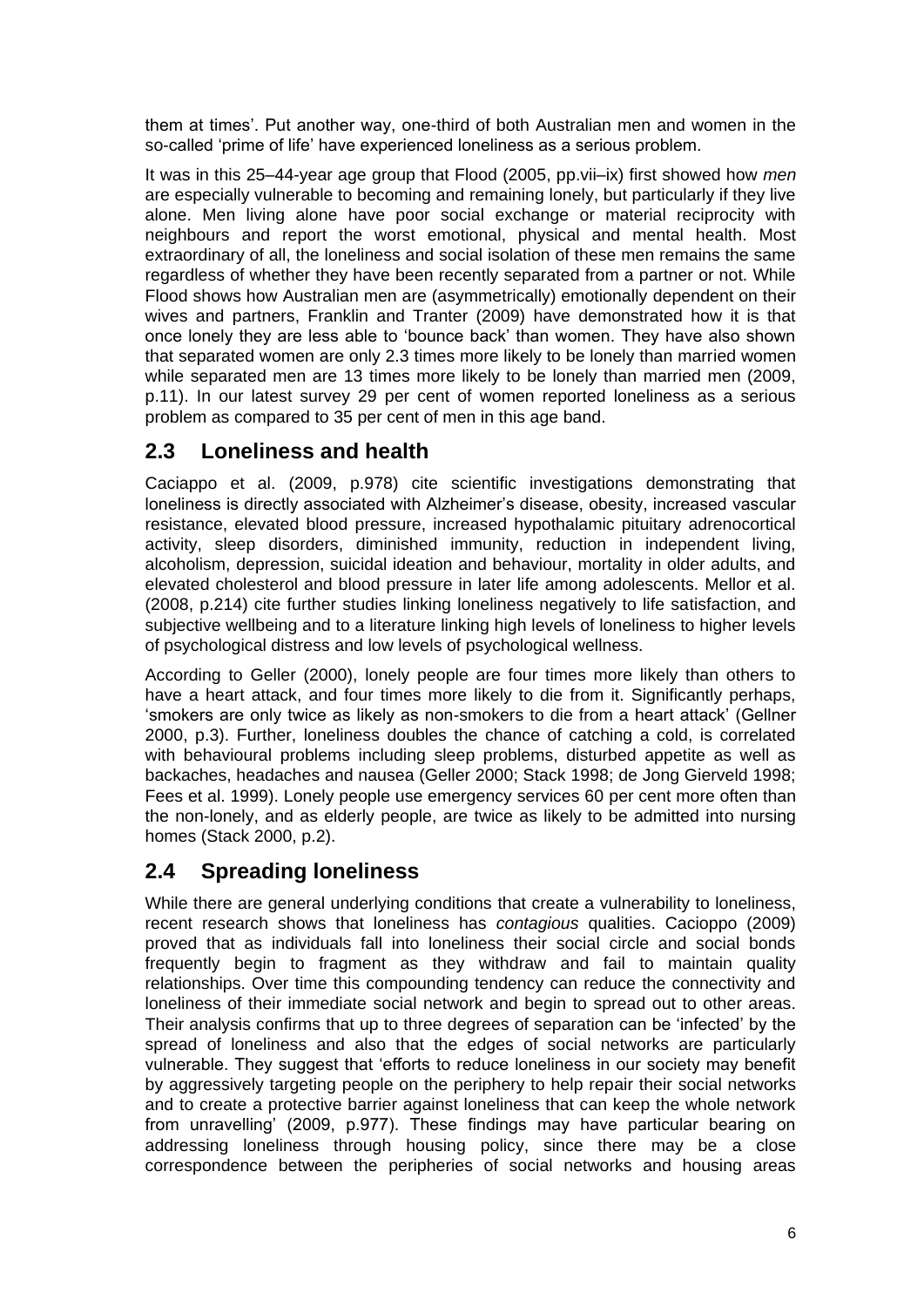characterised by high levels of transfer and movement, and some peripheral parts of the housing market.

# <span id="page-10-0"></span>**2.5 Loneliness and housing**

In our 2009 survey (see Appendix 1 and Tables A1–A4) we discovered that housing tenure, particularly for those in private rented and public housing, is strongly associated with experiencing loneliness on a frequent basis.<sup>1</sup> For example, only 4 per cent of those who own their own home experience loneliness on a daily basis, compared to 13 per cent of private renters and 11 per cent of public housing tenants. However, those in public housing are much more likely than other tenures to experience loneliness on a regular basis. This is clearly apparent in that only 27 per cent of public tenants rarely or never experience loneliness, compared to 39 per cent in private rental, 53 per cent of mortgagees and 62 per cent of those who own their own homes outright. It is unlikely that a tenure 'causes' loneliness per se, but we note that loneliness is being concentrated in certain tenure forms rather than others and this may also denote some spatial concentration, with possible ramifications for the spread and compounding of loneliness and its capacity to cause poor health.

Housing tenure is also associated with loneliness experienced as a serious problem (Table A1). There appears to be a clear divide in this instance between those who own their own homes, either outright or with a mortgage, and those living in rental accommodation. Renters tend to experience loneliness more acutely. For example, 11 per cent of private renters strongly agree that they experience loneliness as a serious problem. When strong agreement and agreement are combined it is apparent that public housing tenants (47%) are much more likely to see loneliness as a problem, compared to private renters (31%), mortgagees (21%) and home owners (19%).

Household size is related in a curvilinear pattern, the most staggering finding being that almost half of single households (40%) agree that they experience loneliness as a *serious* problem.

Housing tenure is also clearly associated with health in our data. Those living in public housing score 42 points on a 0–100 health scale compared to mortgagees on 66 points, home owners on 60 points and private renters on 59 points. Contrary to the ideal of the healthy country lifestyle, better self-assessed health is associated with living in inner metropolitan areas of large cities, with lower scores in small towns and rural villages. The commonly held view of the socially isolated, mobile and privatised middle classes is also challenged by this new data. While having a tertiary degree is associated with more frequent loneliness, those who claim to be 'lower class' are most frequently lonely, while the upper middle (combined with upper) are least often lonely (data on income triangulates with this impression).

Table A2 suggests that age, housing tenure, partner status, social class and health status are important predictors of loneliness in Australia. While the legal status of tenure is not significant as a primary cause of loneliness, what remains significant for our purposes here is how public housing gathers together and spatially focuses those predictors of loneliness and those who suffer from it most.

Not surprisingly, self-rated health is a strong predictor of loneliness. Those in poor health are almost five times as likely as those in good or excellent health to experience loneliness frequently, and close to four times as likely to experience loneliness as a problem. Another way to express this (see Table A4), is that women

  $<sup>1</sup>$  We also present results for the 'other' category, but as this is a mixed group that is not clearly defined,</sup> do not refer to it in the analyses.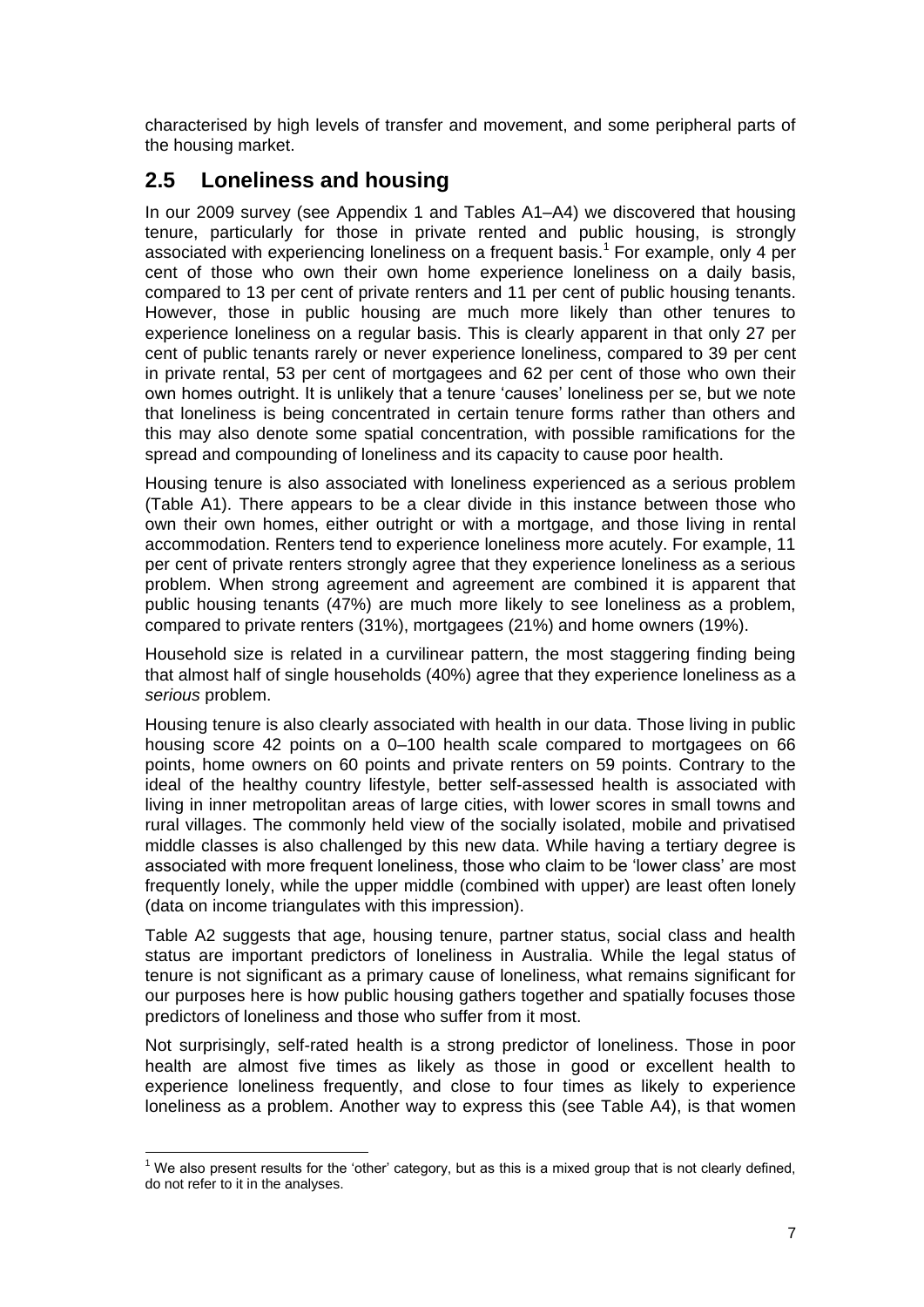who experience loneliness frequently are approximately 2.4 times less healthy than women who don't, while lonely men are about twice as unhealthy as non-lonely men.

The conclusion we can draw from this exercise is that loneliness, housing and health are connected, although further research needs to show precisely how.

#### <span id="page-11-0"></span>**2.6 Discussion linking housing, loneliness and health**

Housing policy can address the nexus between housing, loneliness and health because:

- $\rightarrow$  Loneliness is generated by certain kinds of housing arrangements (e.g. single person households/dwellings).
- $\rightarrow$  Literature supports the idea that many lonely people become concentrated in certain types of housing and certain areas or tenure categories, particularly in rented accommodation and in public housing estates.
- $\rightarrow$  There are certain types of people who appear to be very prone to loneliness and this might be targeted through housing policies designed specifically to help them.
- $\rightarrow$  Households in the 25–44-year age range seem to have specific problems based on the implications of relationship breakdown and subsequent housing arrangements (see Franklin & Tranter 2008).

The next section suggests the possible ways in which policy-makers might develop specific forms of intervention.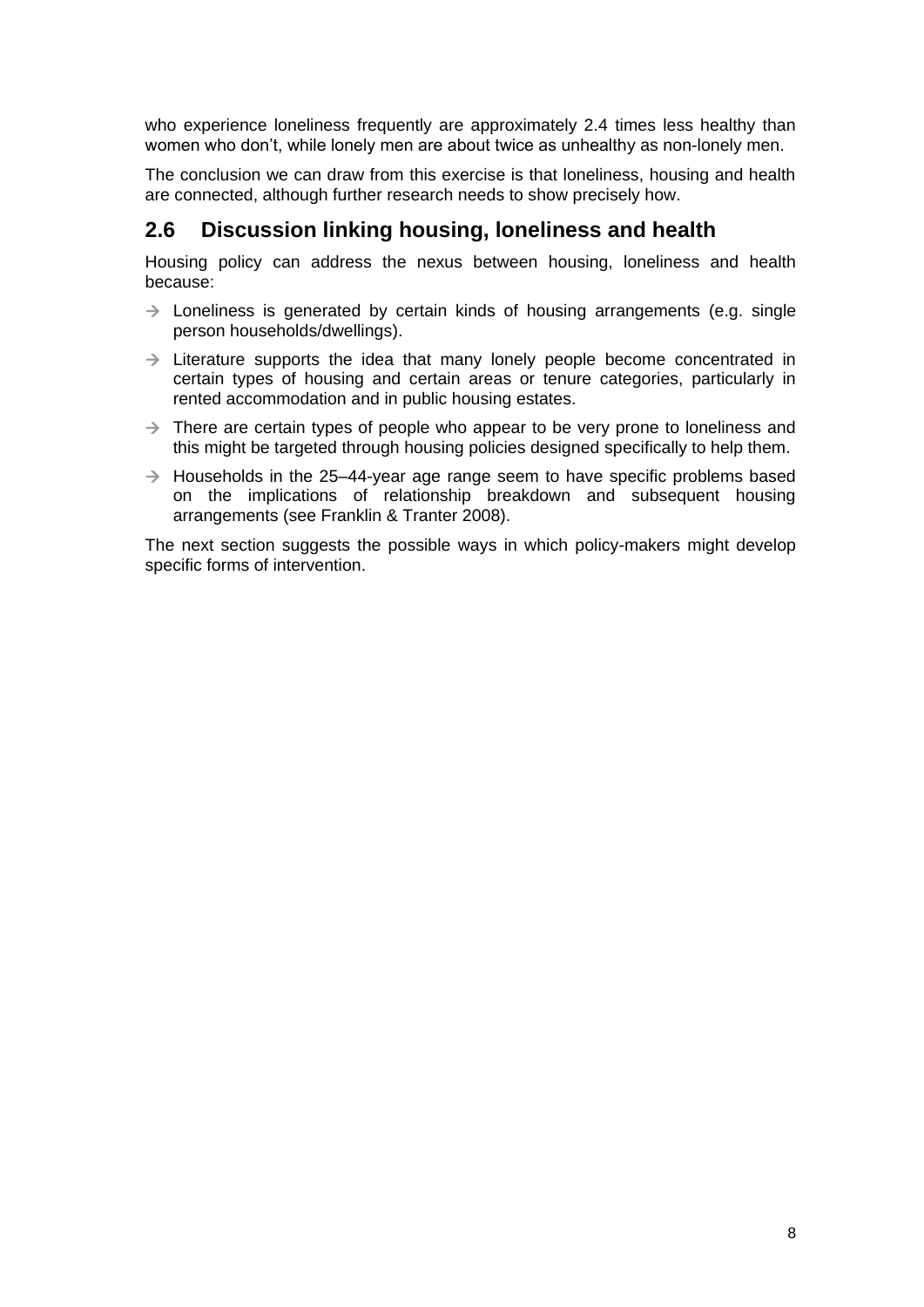# <span id="page-12-0"></span>**3 DEMOGRAPHIC GROUPS AT RISK**

#### <span id="page-12-1"></span>**3.1 Persons in single person dwellings**

Many of the recent loneliness studies were prompted by the dramatic growth in demand for single person dwellings. Lone person households increased from 18.8 per cent of households in 1986 to 24 per cent in 2001 (Australian Institute of Family Studies 2006) and are projected to increase from 1.8 million to 3.7 million in 2026—a rise of 105 per cent (ABS 2005).

Fleming (2007) shows that there are now more single person households in Australia than those made up of couples with children, but also that single person households now comprise between one-third and one-half of most Western cities. Another way of looking at this is the number of people living in lone person households as a proportion of the total population of Australia. Jian et al. (2004, p.7) showed how this has increased from 6.5 per cent in 1986 to 9.3 per cent in 2001 and is projected to become over 15 per cent by 2026.

Our study also shows that loneliness in Australia is highly concentrated in single person households and, as Bennet and Dixon (2006) show in the case of the UK, the policy implications are profound. Aside from compounding poverty and inequality with implications for worklessness, they identify health and social care issues alongside implications for community development. 'More single person households, particularly male ones, are likely to increase demand for health and social care services. Social isolation is associated with an increased risk of mental health problems, and people living alone are less likely to be able to rely on informal care provision (Bennet & Dixon 2006, p.39). Precisely because lonely people generally (and men in particular) lose confidence in social encounters, policies to increase existing community facilities for social interaction may not work as well as initiatives that are developed for their specific needs. Here, one policy initiative, 'Men's Sheds' may be adapted by others that address other lonely groups. Men's Sheds, a federally funded men's health initiative, has been a notable success. By creating a space and activities in which men feel comfortable and sociable, the initiative has been able, as they say, ‗to support the social interaction of men in transitional periods (e.g. redundancy, bereavement, retirement, ill health, relocation, divorce, respite care) in a non-exclusive, nonjudgemental way' (Men's Sheds 2010). Because many of these are events that precipitate episodes of loneliness, Men's Sheds is a rare example of an initiative that anticipates as well as addresses the specific needs of lonely people in Australia. In the English case, Bennet and Dixon (2006, p.35) discovered that people living alone spend more time volunteering than other groups, and they argue this kind of activity translates into ‗higher levels of community participation and may result in higher levels of social capital (p.36). Seen in this light, programs such as Men's Sheds may be capable of addressing both health and social care policy objectives as well as policies to improve community development.

Single person household dwellings, particularly in the form of blocks or apartment buildings, rarely include any shared or communal areas. The success of much, if not all, student accommodation may prove to be useful here precisely because universities and colleges want their buildings to encourage some sharing of space and a rapid and successful integration into community life. Shared spaces, and responsibilities for them, provide exactly what is often missing from relationships: an enduring, binding common interest. Some examples from private and public developments, though not typical, might prove useful to study further, particularly those that 'build-in' such features as common or communal gardens, barbeque areas or shared rooftop leisure spaces. Equally, housing and health agencies can combine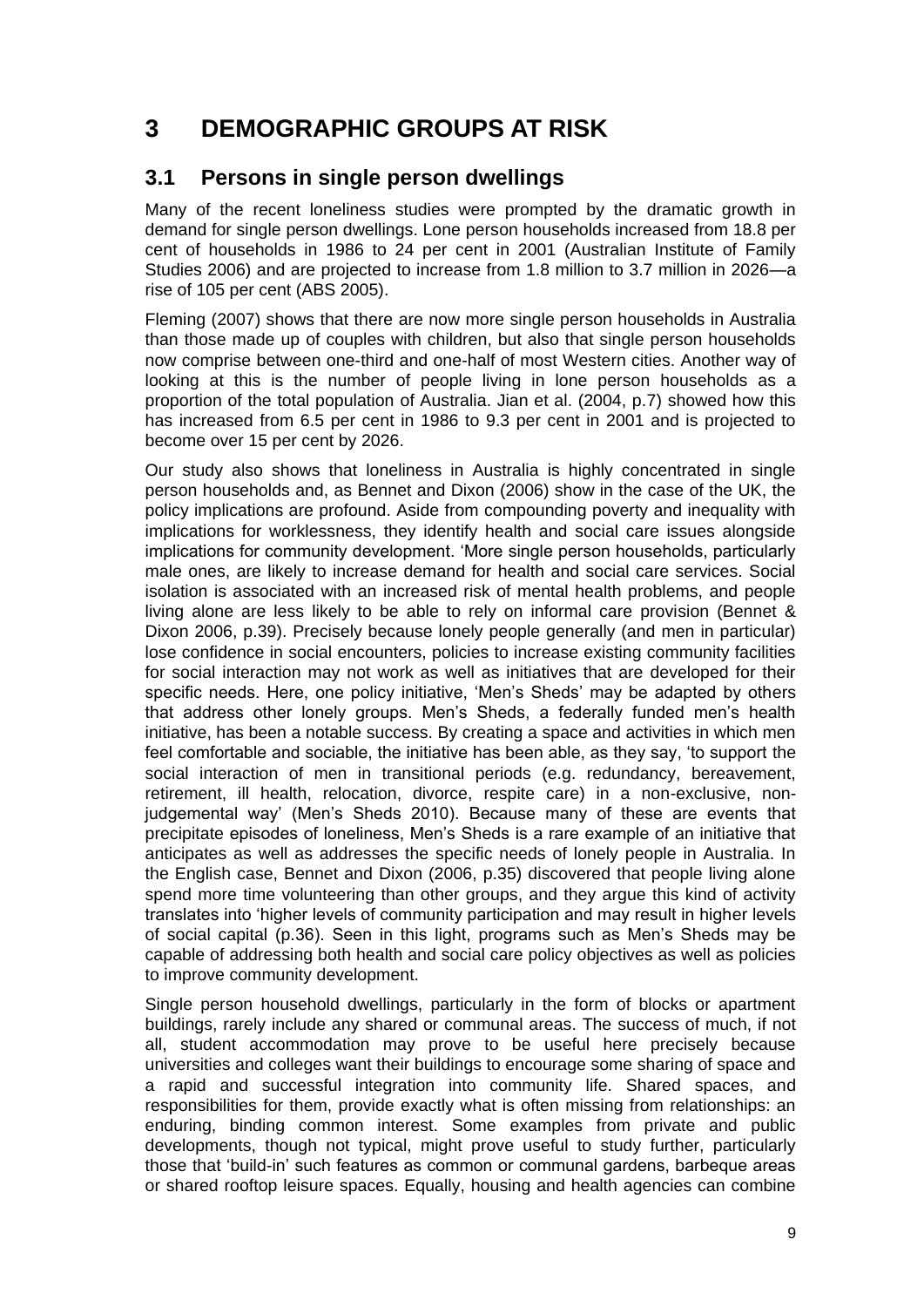to make sure that areas in which there are high densities of single person households have medical facilities and staff trained to identify people at risk from loneliness.

Research also shows that pet ownership can substantially reduce loneliness levels among single people, the elderly and children (Garrity & Stallones 1998). A recent national survey (Franklin 2006) found that the key reason for obtaining a dog, cat or bird in Australia was for company. Eighty per cent of married and de facto households chose dogs for their company. Contemporary pet-keeping has been shown to respond to transformations in family and lifecycle change (Franklin 1998). In divorced or separated households the proportion buying dogs for company rose to 88 per cent, in widowed households to 90 per cent and among the retired 91 per cent. On average, 88 per cent thought that the animals they keep were part of their family.

Importantly, Franklin et al. (2006) show very robust evidence for the health benefits of living with companion animals (although the effect is far stronger for dogs than cats):

There is considerable evidence to show that companion animals can be highly beneficial to human wellbeing. In 1992, Anderson et al. found that in a survey of those attending a cardiovascular screening service in Melbourne, pet owners reported significantly fewer visits to doctors and significantly less consumption of specified medications (for high blood pressure, high cholesterol, sleeping difficulties or heart problems). Pet owners had ―significantly lower systolic blood pressure and plasma triglycerides than nonowners" but the two groups "did not differ in body mass index, socio-economic indicators, or smoking habits" (Jennings et al. 1998, p.163). Moreover, pet owners in the study ate more meat and take-out food. Since then numerous international follow-up studies have largely confirmed these findings (Headey 1999; Friedmann et al. 2000).

Headey and associates (1999) replicated Anderson's survey and found similar results: pet owners made significantly fewer visits to doctors and used significantly less medicine. Using 1994–95 Medicare expenditure and assuming that all recurrent health expenditure can be divided up proportionately to the number of doctor visits people make, Headey (1999) calculated the saving to be \$988 million, which was 2.7 per cent of the nation's health expenditure.

However, those moving into single person accommodation are finding restrictive covenants against pet-keeping to be widespread in social housing as well as private rented accommodation, which is where loneliness in Australia is also most concentrated. According to Newby (1996):

Rental agreements and bodies corporate compound the problem. Most opt for a 'no pets' clause. And this trend is impacting most heavily on precisely the wrong group. Small dwellings and rentals are preferred by people who live in pairs or alone—exactly the group most likely to benefit from animal companionship. Housing concerns are undoubtedly major contributing factors to the counter-intuitively low levels of pet ownership seen in the over 65 age group. As our population ages until fully a quarter of the population is over 65, the disparity can only become more obvious. It is early stages yet, and we are really only looking at warning signs, but to see the potential impact housing policy has on pet ownership you only have to look at the reasons Australians currently give for not owning a pet. It's not because they don't want them—only 2 per cent of those surveyed in National People and Pets said they don't like pets. The number one reason given for not having a pet is restrictions due to housing.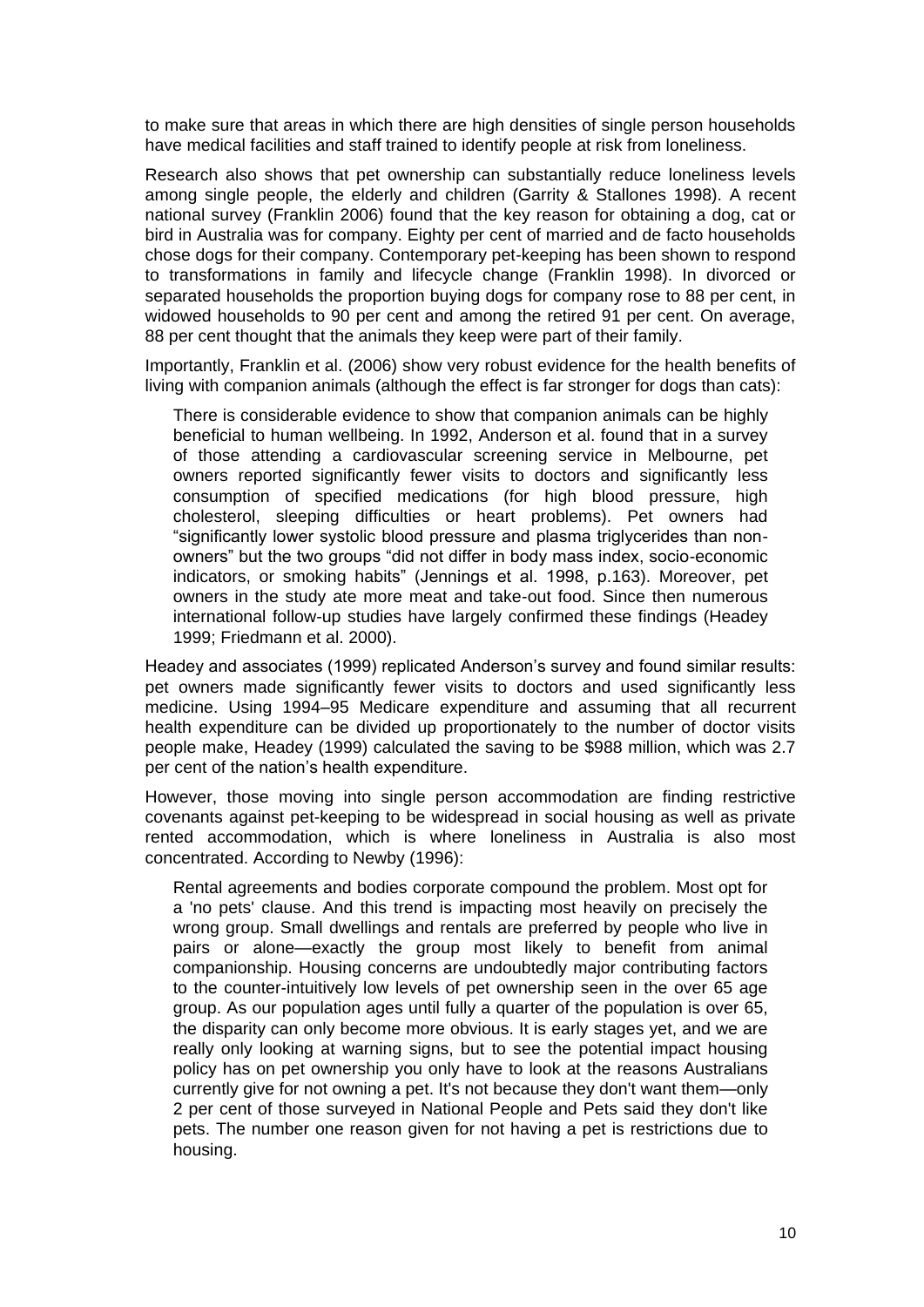Here then, is a clear case where housing policy can make a demonstrable difference to the experience of housing and the health of residents. In the absence of human cohouseholders, dogs in particular are very effective in curbing if not eliminating the experience of loneliness. Policies that promote and encourage private landlords and public housing authorities to allow the keeping of a dog would make a huge difference to both social and health outcomes, with the added bonus that research has also shown that walking dogs is effective in creating enduring relationships between owners (Laurier 2006; Serpell 1999). Finally, it is important to note that Australia is very dog-unfriendly in its housing policy and practice, In New York and Paris, for example, the restrictions on keeping a companion dog are far fewer and some agents specialise in letting to dog owners (Franklin forthcoming 2011).

### <span id="page-14-0"></span>**3.2 Public and private renters**

Lonely Australians are disproportionately concentrated in these two tenure categories and both have some spatial characteristics in the geography of the city. Loneliness is often sparked by relationship breakdown or life cycle/work-related issues and their movements, together with the circumstances of their movements, contribute to the social tone of localities and may even be implicated in the spread or deepening of loneliness in certain places.

Policy initiatives that seek to enhance the possibility of interaction, engagement and belonging will be helpful, but since loneliness specifically relates to personal circumstances and biography, policy-makers also need to find ways of identifying and helping individuals. Here a coordinated approach between housing and health professionals would seem an obvious starting point, beginning with the availability of information and advice and extending to counselling and other forms of case-based help. Model approaches currently exist in some institutional and residential settings, for example at the University of Illinois at Urbana-Champagne and in residential homes for older Australians. Loneliness in late adolescence/early adulthood and old age has been recognised for a long time and forms of intervention have been trialled and implemented. The challenge facing housing policy-makers in Australia is to innovate or modify a set of such interventions for other age/housing groups, especially the 25–44-year-old renters where such peaks of loneliness are now found (Franklin & Tranter 2009), although in our latest survey reported here, both this group and the 18– 24-year-olds have elevated levels of loneliness experienced as a serious problem.

### <span id="page-14-1"></span>**3.3 Gender, loneliness and housing careers**

Since so many people suffering loneliness have had their relationships with significant people and their social circles disrupted or terminated, and since this so often results in the fragmentation of households, the relevance of housing to them may be in their *history of forced housing moves* rather than the house that a social survey happens to find them in. As we have seen from two independent studies, while the incidence of loneliness is evenly distributed between the genders, the experience of it and particularly the incidence of it as a serious and chronic problem is highly uneven, with Australian men suffering more, and for longer, than women. Surveys (particularly Franklin & Tranter 2009) that asked respondents about strategies to resolve loneliness, offer only a tantalising glimpse of this unfolding disparity, but new research must investigate how women are more insulated from loneliness and why their strategies are more effective. Flood (2005) seems right to conclude that emotionally, ‗women need men less than men need them' but what we do not know is the way in which women organise 'quality bonds' outside of their marriage and the way men fail to do the same. Nonetheless, we found that not living with a partner increases loneliness for men and women. Equally we do not know why it is that women are able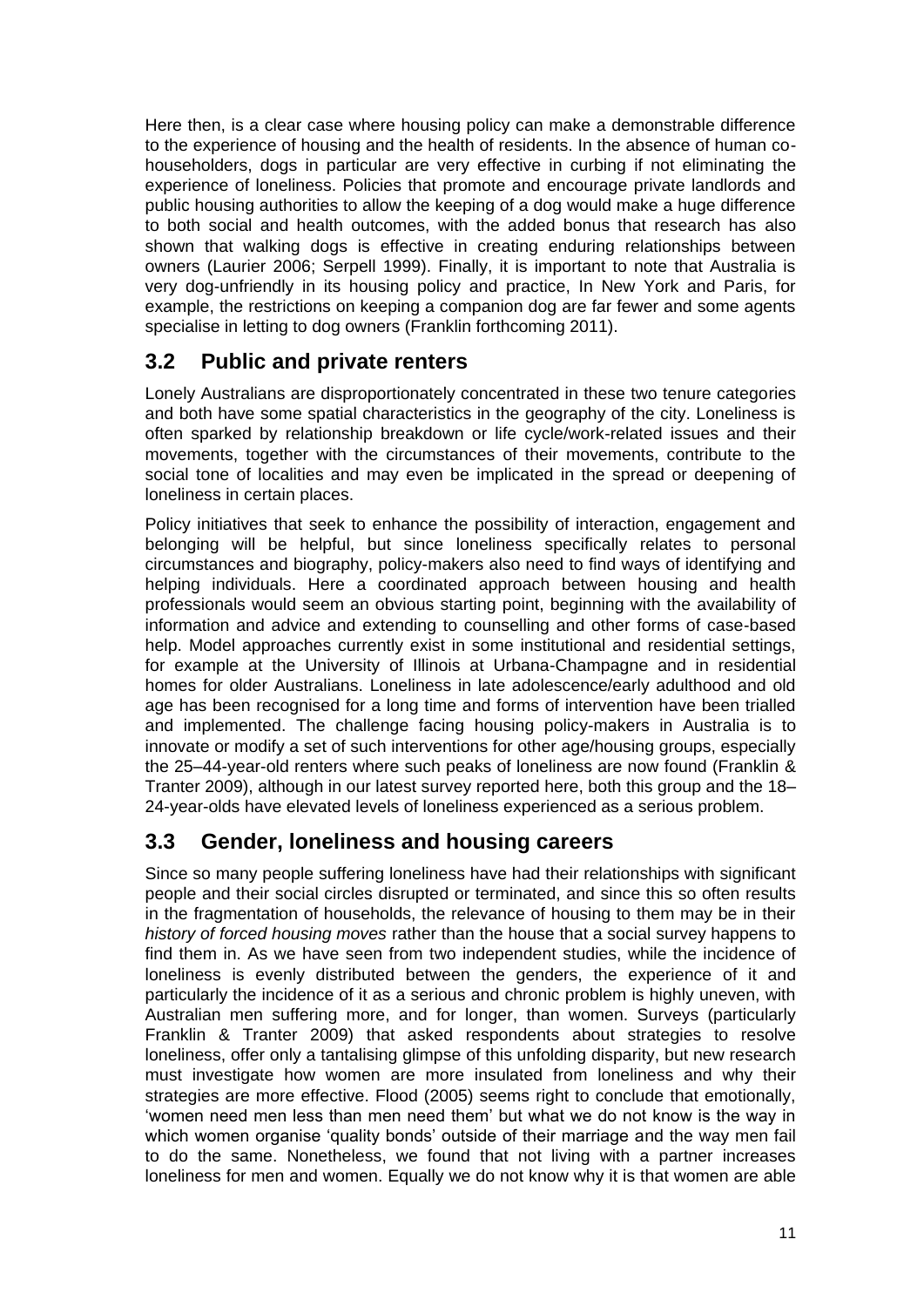to recognise and resolve their loneliness in ways that men do not. It seems as though men have a lot to learn from women. Since we do not know how housing factors into this emotional turbulence, we need to see if there are any specific housing processes and configurations that contribute to these outcomes. For example, are men more likely to move out of family homes than women? Do they mostly form single person households? Do these moves take men away from previous social networks and the sources of support they need during these times? What impact does moving away from partner and children have on the *distanciated* man (distanciation here carries the sense of spatial *and* social disembeddedness, see Henning 2007)?

### <span id="page-15-0"></span>**3.4 Older Australians**

Despite being a more established field of research, studies of older Australians have not focused on the specific nexus between their housing, their loneliness and their health; indeed, the most recent ARC-funded study (Jaworski & Moyle 2008) was among the first to set out from the premise that loneliness was a function of the quality of relationships as opposed to 'being alone'. In their conclusion they argue that policies and practices need to be developed that create *relationships that matter* rather than mere co-presence in the form of day rooms, social activities, outings and so on. While much has gone into various forms of the latter, creating strong social bonds is a new and innovative policy aim that is entirely consistent with the best of contemporary research reviewed here.

In longitudinal studies of older people and heart disease, for example, it was found that survival rates and medical interventions following an infarct were substantially reduced if the patient had a good relationship with a dog (Anderson et al. 1992). However, according to Wood (2009, p.31) 'many people are reluctant to enter retirement communities unless they can bring their pets yet few Australian retirement communities have strategies in place to successfully integrate residents' existing pets, let alone plans to cater for new ones.' Other studies (such as Dykstra et al. 2005, p.742) that have rigorously tested most predictive variables of loneliness in older persons, argue that far more research needs to be done on ‗accommodation processes'.

# <span id="page-15-1"></span>**3.5 Housing and younger adult Australians**

Given men's susceptibility to loneliness in later life and the increased likelihood of several episodes of loneliness across the lifespan regardless of gender, it seems appropriate to make people aware of its dangers, risk factors and solutions in their early adult life when they first encounter it. Colleges, universities, armed forces and other institutions that house or advise young people on accommodation are wellplaced to make interventions, in terms of environmental designs, as well as advice, information and counselling. The secrecy and stigma attached to loneliness is clearly out of proportion to the sheer numbers of people who experience it and yet there is still very little attempt to normalise and de-stigmatise, let alone equip young people to deal with it. Research needs to establish the various housing pathways through which loneliness in early adulthood passes, in advance of trialling both design and management strategies.

### <span id="page-15-2"></span>**3.6 Migrants and refugees**

Australian migrant studies consistently feature the figure of the 'lonely arrival', often in advance of their partner, children or family. This applies as much today and includes the more complicated process of refugee resettlement as well as much larger numbers of overseas students. The loneliness experienced by new migrants and refugees is often of a different order and magnitude and may relate as much to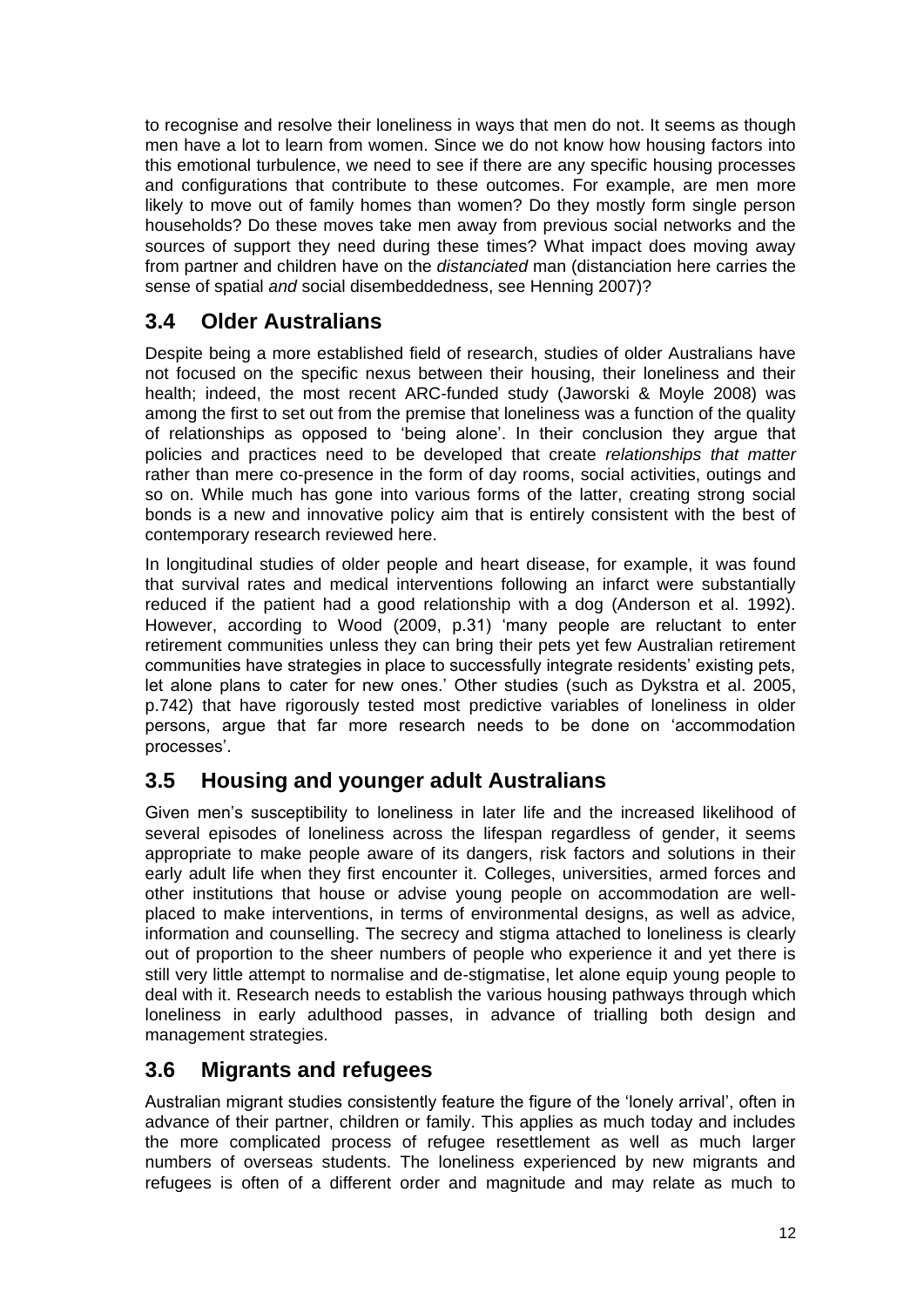homesickness and cultural isolation, and include overt and subtle forms of discrimination and racism (Sawir et al. 2007). Equally, pathways to recovery may require different forms of initiative. As Hay (1994) showed in the case of 1950s migrants from southern and eastern Europe, sports clubs formed around national ethnicities often provided advice and resources on everything from housing to work, education and emotional support. Similar groupings may be best placed to intervene more specifically on loneliness.

# <span id="page-16-0"></span>**3.7 Aboriginal people and loneliness**

Under an initiative called *Social and Emotional Wellbeing in Aboriginal Communities*, the National Aboriginal Community Controlled Health Organisation (NACCHA) published the results of some research on ‗Understanding Isolation and Loneliness in Aboriginal Communities' in 2006. They explored the implications for loneliness of isolation from culture, family, place and land as well as the precise nature of their physical and emotional forms of loneliness. Among urban Aboriginal groups there was a keen loss of community identity, a lack of solidarity, an erosion of a sense of belonging to a Mob, an erosion of a hitherto supportive kinship system, as well as a greater sense of focus on self and individualistic values. Despite this, the family was identified as a 'core unit' where the strongest bonds are forged and in recent years this has been undermined, especially by factors such as the custodial care of children, death and disability, the stolen generation, behaviour within families not all of which is acceptable, and geographical mobility. Drugs and alcohol, some behaviours and family/kinship breakdown, were seen as the key risk factors, while protective factors included addressing the risk factors, as well as local community organisations (CBOs), including the Aboriginal Medical Service, sports groups, churches, and women's groups (ACCHA 2006). The Australian Survey of Social Attitudes (AuSSA) (King 2006) survey that was used in our empirical survey of loneliness in Australia does not record ethnic identity and so did not pick up on Aboriginal patterns across Australia. However, the study cited above suggests that in addition to culturally specific forms of loneliness (and culture constitutes one of the *expectations* about desired or anticipated forms of engagement and belonging as used in recent definitions of loneliness and in this study) and those factors that cause isolation from family and Mob, some urban-living Aboriginal people may be exposed to the same decline in the *quality* of social bonds, even where they have family and social networks around them. It would be important to understand this further, perhaps by looking more intensively at urban locations where there are distinct concentrations of Aboriginal people, to understand the degree to which they are protective against loneliness. It would also be important to see whether culturally sensitive medical services such as the Aboriginal Medical Service could serve as models for delivering advice and counselling on loneliness in other communities, as well as monitoring the health of lonely individuals.

### <span id="page-16-1"></span>**3.8 Homeless people**

According to many homelessness researchers (Rokach 2005a; 2005b; Crisis 2010; Reichenbach 1998), social isolation and loneliness often *precedes* becoming homeless (which means addressing loneliness among the non-homeless through new policy initiatives may help the homelessness problem) and that loneliness is one of the most feared health conditions among homeless people. Homeless people are not only widely shunned, they actually spend a very large part of each day entirely alone and their loneliness becomes part of a significant element in their on-going housing crisis and their low health status. Here then is yet another important link between loneliness, housing and health. Addressing homelessness is a clear element in the National Affordable Housing Agreement, but then so too is identifying and doing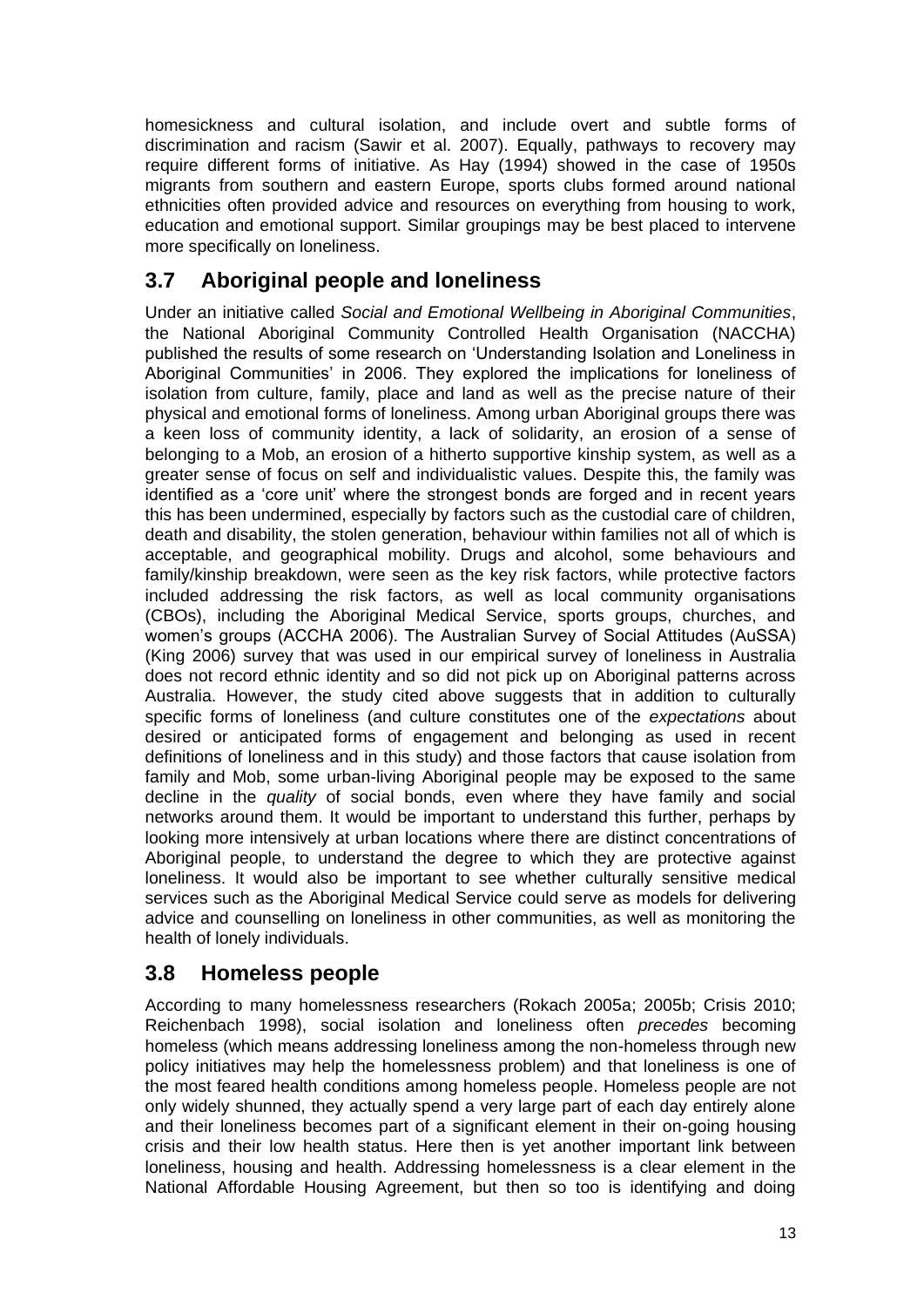something about 'people at risk of experiencing homelessness' through 'being supported by quality services' (Commonwealth State and Territories Housing Ministers (2009, pp.6–43). Policy initiatives here might include training in coping with and ameliorating loneliness for those who provide services to homeless people, as well as alerting housing, medical and social workers to the dangers of homelessness among those presenting with and enduring patterns of loneliness. Again, Men's Sheds (see 1.18, p.9) might prove to be a useful 'model vehicle' for interventions in this field.

# <span id="page-17-0"></span>**3.9 Single parents**

Single parents in Australia consistently feature as the loneliest Australians of all. There are no specific studies of loneliness among single parents but this Essay suggests that many factors compound their vulnerability to loneliness and inhibit strategies that others are able to pursue. Given their growing significance as parents of young Australians and their long-term parental role, it would seem appropriate to investigate further their special circumstances and needs.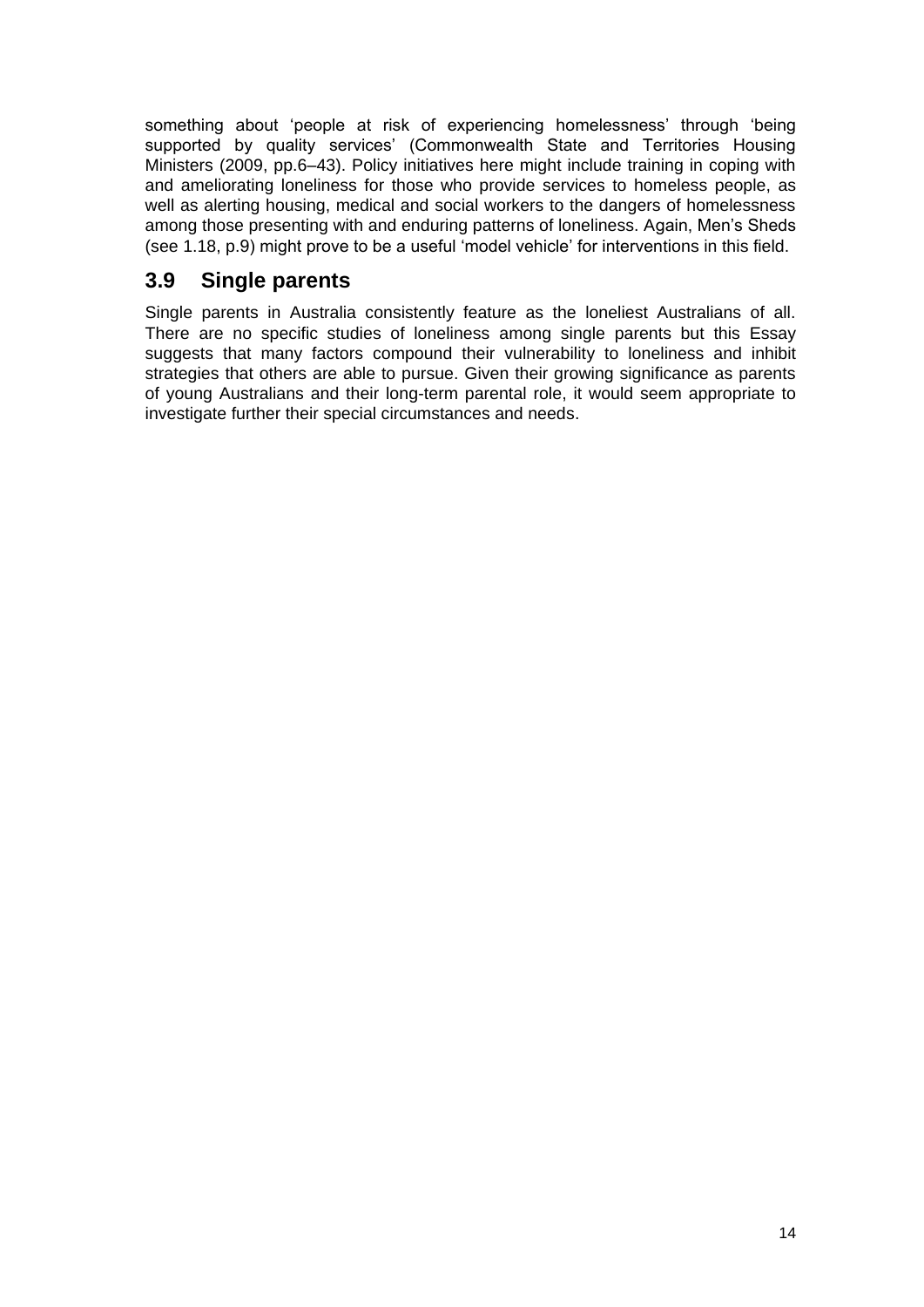# <span id="page-18-0"></span>**4 CONCLUSION**

This Essay is less about a small social problem that requires a remedial set of social policy initiatives than a major social structural change that is beginning to have a major impact on mainstream Australian society. Loneliness has complex demographic, sociological, technical, psychological and cultural origins and this essay suggests it will have major ramifications for housing and health and requires policies that anticipate it and plan effectively for it, as well as policies to help us cope with it. This essay suggests strongly that the demographic, social structural and cultural drivers of contemporary loneliness are deeply rooted and cannot be easily avoided, but with careful forward planning some of the worst implications of a more lonelinessprone society can be avoided. With more research and experimentation with policy levers and interventions, we can help people cope with it more effectively. As demographers Jain et al. (2004) warn us:

… there will be a substantial increase in one-parent families and a large increase in the number of people living alone, forming their own households, in the future. The average household size and the average family size are projected to decline which may affect the future demand for goods and services in the country. There will be a large pool of people who would be living alone and society would need to look for their welfare and provide facilities to accommodate them into the wider Australian society (Jain et al. 2004, p. 20).

This in essence is the policy challenge posed by contemporary loneliness in Australia.

This essay has shown that loneliness in Australia is already a significant but complex problem that affects far more *types* of people than it did in the past, with profound implications for health and wellbeing. In our latest (2009) survey we found 35 per cent of Australian men and 29 per cent of Australian women reporting that loneliness is a serious problem for them. On average these people report being more than twice as unhealthy as those who are not lonely, and some vulnerable groups in society suffer even more than this (the homeless for example). Unless policy makers intervene it will remain a largely hidden (the symptoms present themselves rather than the causes) but costly problem and will only grow if the Australian Bureau of Statistics is correct in their prediction that the proportion of single person households continues to rise over the next twenty years. However, as we have seen, it is not simply the numbers living alone that determine the problem we face. As Bennett and Dixon (2006) show, even in multi-person households people are doing more things alone and spending more time alone. In addition, as Franklin and Tranter (2009) show, close domestic relationships that have always been relied on as the building blocks of our sense of emotional and social attachment and belonging, have weakened and loosened. Contemporary de facto relationships have also been shown to be ineffective protection against loneliness.

Loneliness studies continue to point to the profound problem of loneliness in old age and despite having recognised this problem for over twenty years, very little systematic or effective policy initiatives have reduced it. As Australia also faces an ageing society, this problem, which for many remains a housing policy challenge with profound health consequences and costs, must surely command more attention.

More recent loneliness studies have exposed men (particularly those aged 25–44) to be especially vulnerable, particularly when they are separated from partners and family, but as we found in our 2007 survey, Australian men also find it hard to talk about and *do* something about their loneliness. At present, loneliness is widely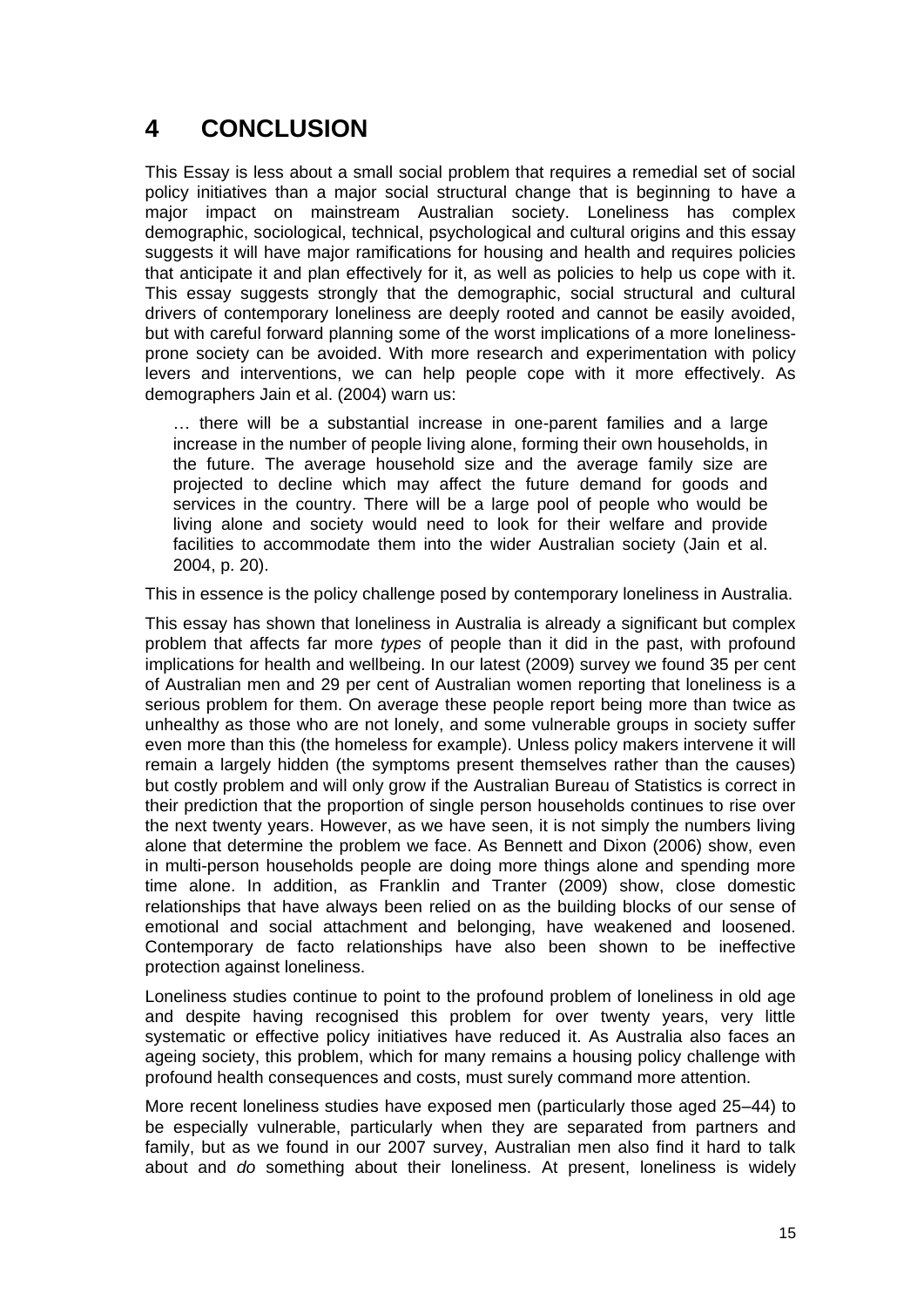perceived to be an adverse reflection on character. It is stigmatised and researchers have proved that people avoid talking about it. This attitude can be changed, not least because our research has shown how we are *all*, as members of a highly individualised society, vulnerable to loneliness at various (if not all) points in our lives (see Bauman 2000). It is not a personal failing but a feature of our social structure. While this essay has argued that we cannot perhaps repair the damage done to hitherto enduring and solid social bonds, we can at least recognise our loneliness and do more to help those who suffer from it. It is relevant for housing policy makers precisely because housing is so intricately involved in its *experience*, its *concentration* in spatial and tenure terms, and its environmental development.

Housing is therefore a critical point of identification and intervention and this essay stresses that the next stage in developing the first national strategy to address it must be in terms of researching its origins, pathways and resolution, as well as identifying and trialling forms of intervention. Recent initiatives in housing policy bode well for tackling a *social structural* problem that is neither confined to social housing nor marginalised groups, but is likely to affect everyone at times through the life course. It seeks a broader contribution that housing and urban development can make to wellbeing and a healthy and happy society. As the Commonwealth, State and Territory Housing Ministers (2009) argued, for example:

Housing policy in Australia over the last ten years has been confined within the parameters of the former Commonwealth State Housing Agreement which focused almost entirely on social housing. The National Affordable Housing Agreement broadened the scope of housing policy to include other key portfolio areas such as planning and transport. The Agreement also provided a vehicle to support wider national objectives, regarding social inclusion, assistance to people in the private rental and home ownership markets, integration between housing and other services, and on addressing Indigenous disadvantage (Commonwealth, State and Territory Housing Ministers 2009, p.14).

The National Affordable Housing Agreement affirms the need for joined-up programs that improve outcomes for a range of housing-related issues and clearly policies to tackle loneliness would be a good program to develop. Loneliness causes homelessness, its contagious qualities mean it can spread, particularly around the edges of social networks, reducing social participation and social cohesion. Loneliness is directly implicated in a range of serious mental and physical health problems and it is most concentrated in particular tenure groups. Loneliness very significantly correlates with particular household types, notably single person households and lone parent families, both of which are increasing as a proportion of all households. It is especially worrying for marginal groups, the homeless, refugees and new migrants, Aboriginal people and lone parents. Loneliness is concentrated among the very oldest members of society, an age group that will increase very significantly as a proportion of the total Australian population. This is surely why Phibbs and Thomson (2010) have identified the impact of housing on loneliness as a possible project to develop for joined-up policy research on housing and health.

Precisely because loneliness has become such a significant blight on the lives of the young as well as the old, working Australians as much as the unemployed, those in outer suburbs as much as the inner city, it challenges policy makers, planners and builders to think about the city in new ways. If past cities were largely family-focused and designed to foster family wellbeing and health, how can we now design cities that foster robust social connections, belonging and attachments to a population that live increasingly alone and face the problem of loneliness regularly through their lives?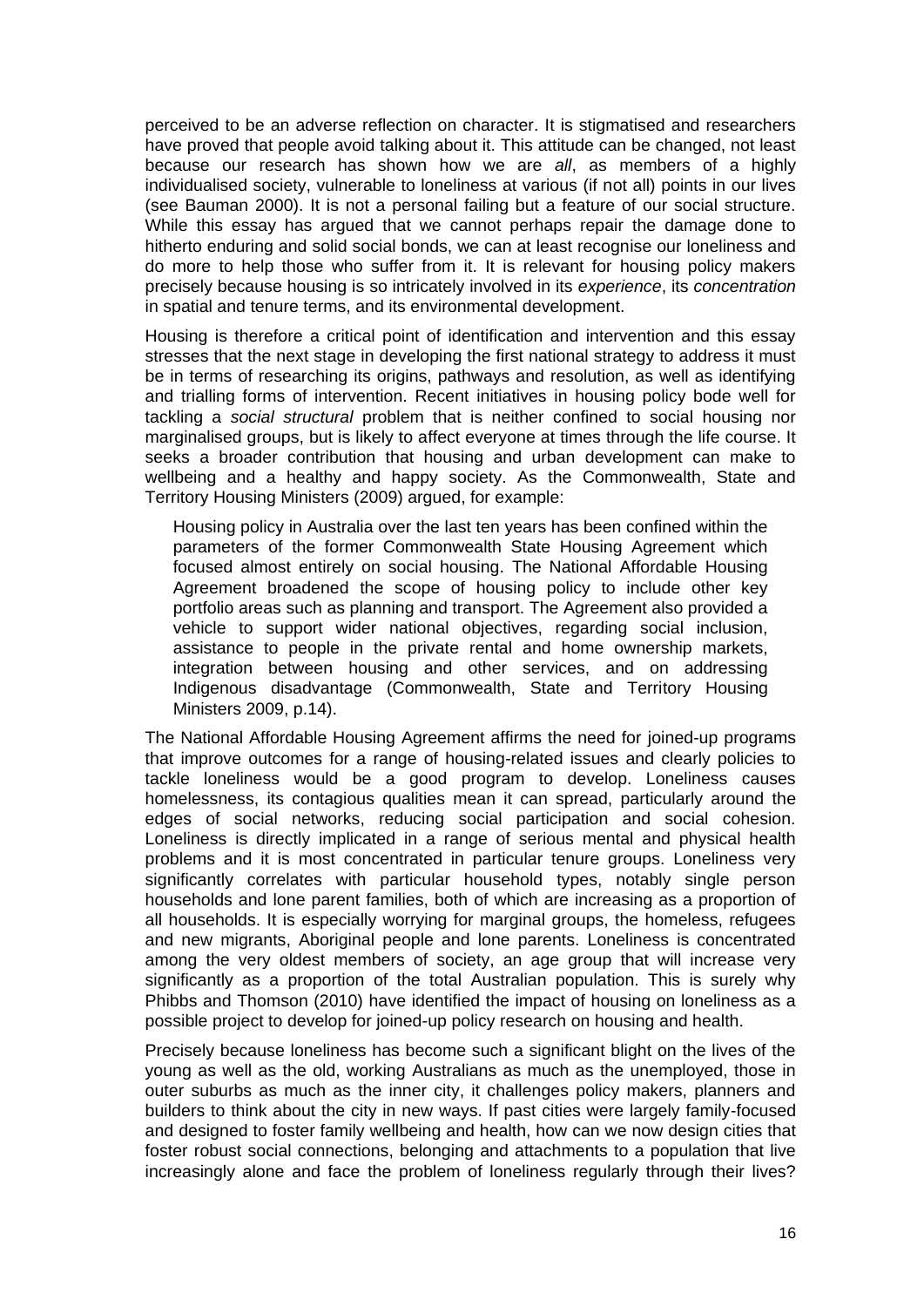This is not merely the responsibility of landlords, although it is in the interests of a broad range of people and organisations to be able to re-imagine their city for changing social and cultural circumstances. Ultimately this is the only way to provide sustainable, liveable cities that work well for their inhabitants.

The complex relationship between housing and loneliness that has been identified in this essay suggests that we develop policies that address housing pathways, biographies and careers. Since housing interacts with changing household relationships and the spatial recasting of social networks, the real issues become the sorts of outcome they produce over time and space. Area-based policies, while important, need to be supplemented with dynamic network or system approaches. Another way of putting this is that while older models of community and lifestyle were based on sedentary models and outcomes, increasingly these have to be thought through for a more mobile and flexible society (Urry 2000). Therefore, it has never been more important to understand and improve the ways people can enter, access and navigate pathways through their housing and to develop portable policies within public housing.

This may require new innovations and more roles for community and tenancy management with overlapping agencies involved in wellbeing, housing and health.

This essay strongly suggests that policies need to deploy the great potential of community-based health organisations such as Men's Sheds and voluntary sector organisations. Lone person households and lonely people generally volunteer more than others and this can be exploited in new initiatives designed to build more confident, enduring relationships and attachment/belonging. Here there are roles for church, leisure, sporting and other organisations that may be in a position to know the specific cultural dimensions of loneliness in their communities.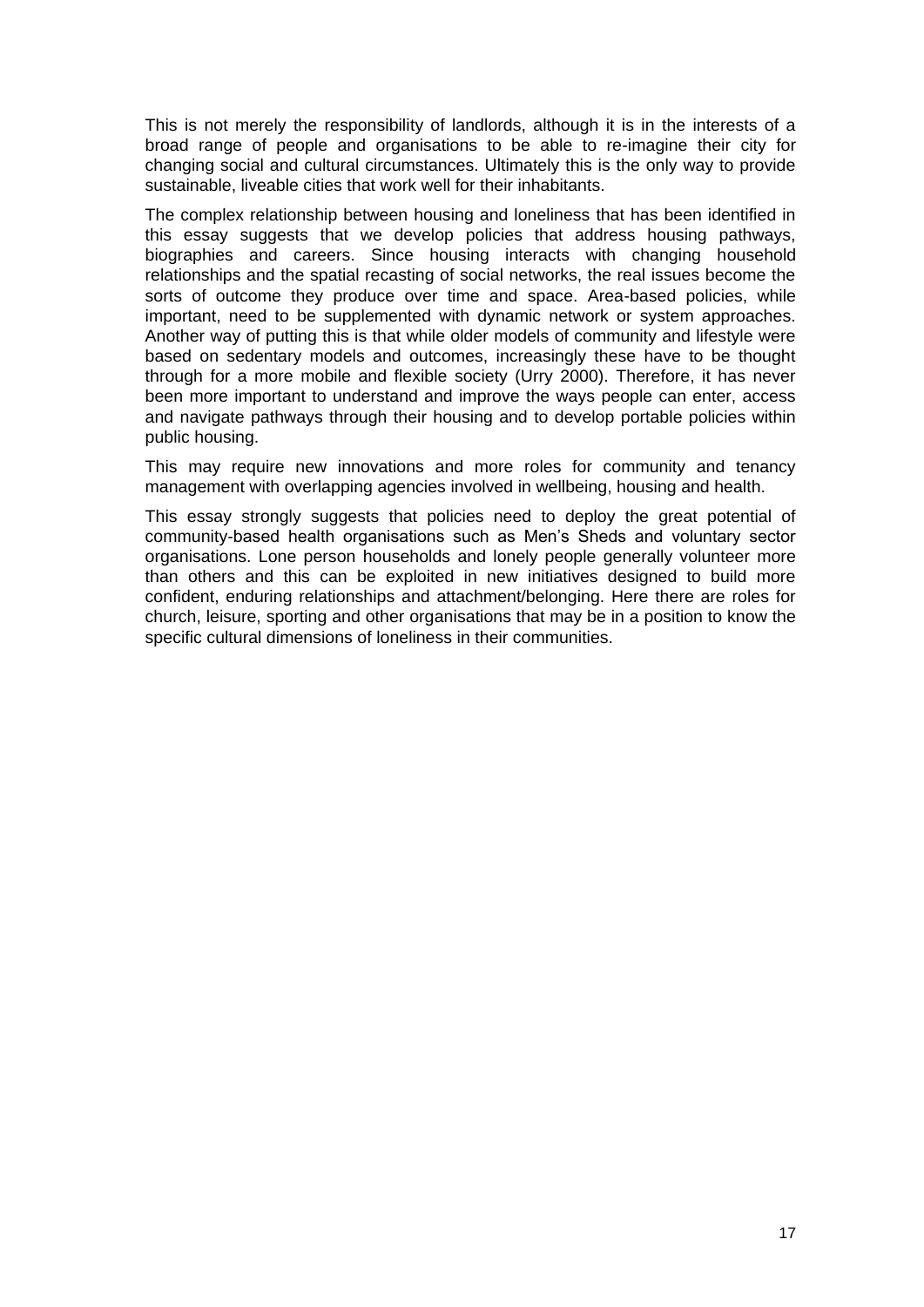# <span id="page-21-0"></span>**REFERENCES**

- Andersson, L. (1998) ‗Loneliness research and interventions: a review of the literature' *Aging and Mental Health* 2(4): 264–274.
- Anderson, W., Reid, P. and Jennings, G.L. (1992) 'Pet ownership and risk factors for cardiovascular disease'. *Medical Journal of Australia* 157: 298–301.
- Burstrom, B. and P. Fredlund (2001) 'Self-rated Health: Is It as Good a Predictor of Subsequent Mortality among Adults in Lower as Well as in Higher Social Classes?' *Journal of Epidemiology and Community Health* 55(11): 836–40.
- Commonwealth State and Territories Housing Ministers (2009) *Implementing National Housing Reforms*. Victorian Government Department of Human Services, Melbourne, Victoria (on behalf of the Housing Ministers' Conference).
- Idler, E.L. and Y. Benyamini (1997) 'Self-rated Health and Mortality: A Review of Twenty-seven Community Studies', *Journal of Health and Social Behaviour* 38(1): 21–37.
- Arthurson, K. and Jacobs, K. (2004) *Social Exclusion and Housing*. AHURI Research and Policy Bulletin Issue 37 March.
- Banks, Marian R., Willoughby, Lisa M., and Banks, William A. (2008) 'Animal-Assisted Therapy and Loneliness in Nursing Homes: Use of Robotic versus Living Dogs' *Journal of the American Medical Directors Association* 9(3):173–177.
- Bauman, Z. (2000) *Liquid Modernity*. Cambridge: Polity.
- Bauman, Z. (2003) *Liquid Love*. Cambridge: Polity.
- Bauman, Z. (2005) *Liquid Life*. Cambridge: Polity.
- Bennett, J. and Dixon, M. (2006) *Single Person Households and Social Policy: Looking Forwards*. York: Joseph Rowntree Foundation.
- Berscheid, E., and Reis, H.T. (1998) ‗Attraction and close relationships'. In D.T. Gilbert, S.T. Fiske & G. Lindzey (Eds.), *The handbook of social psychology*, (4th edn., Vol 2, pp.193–281). New York: McGraw Hill.
- Cacioppo John T., Fowler James H. and Christakis Nicholas A. (2009) ‗Alone in the Crowd: The Structure and Spread of Loneliness in a Large Social Network', *Journal of Personality and Social Psychology*, 97(6): 977–991.
- Clark, D. (2004) *The lone person household demographic: trends and implications*. Canberra: Department of Family and Community Services.
- de Jong Gierveld, J. and Raadschelders, J. (1982) ‗Types of Loneliness' in L. Peplau and D. Perlman (eds) *Loneliness: a sourcebook of current theory, research and therapy*. New York: John Wiley & Sons. (pp.1–18).
- de Jong Gierveld, J. (1998) ‗A review of loneliness: concepts and definitions, determinants and consequences' *Review in Clinical Gerontology* 8: 73–8.
- de Jong Gierveld, J. and Havens, B., (2004) ‗Cross-national Comparisons of Social Isolation and Loneliness: Introduction and Overview' *Canadian Journal on Aging* 23(2): 109–113.
- Donoghue, J. and B. Tranter (2008) *Attitudes of Public Housing Tenants in Australia*, Australasian Housing Researchers Conference, Melbourne: RMIT:1-10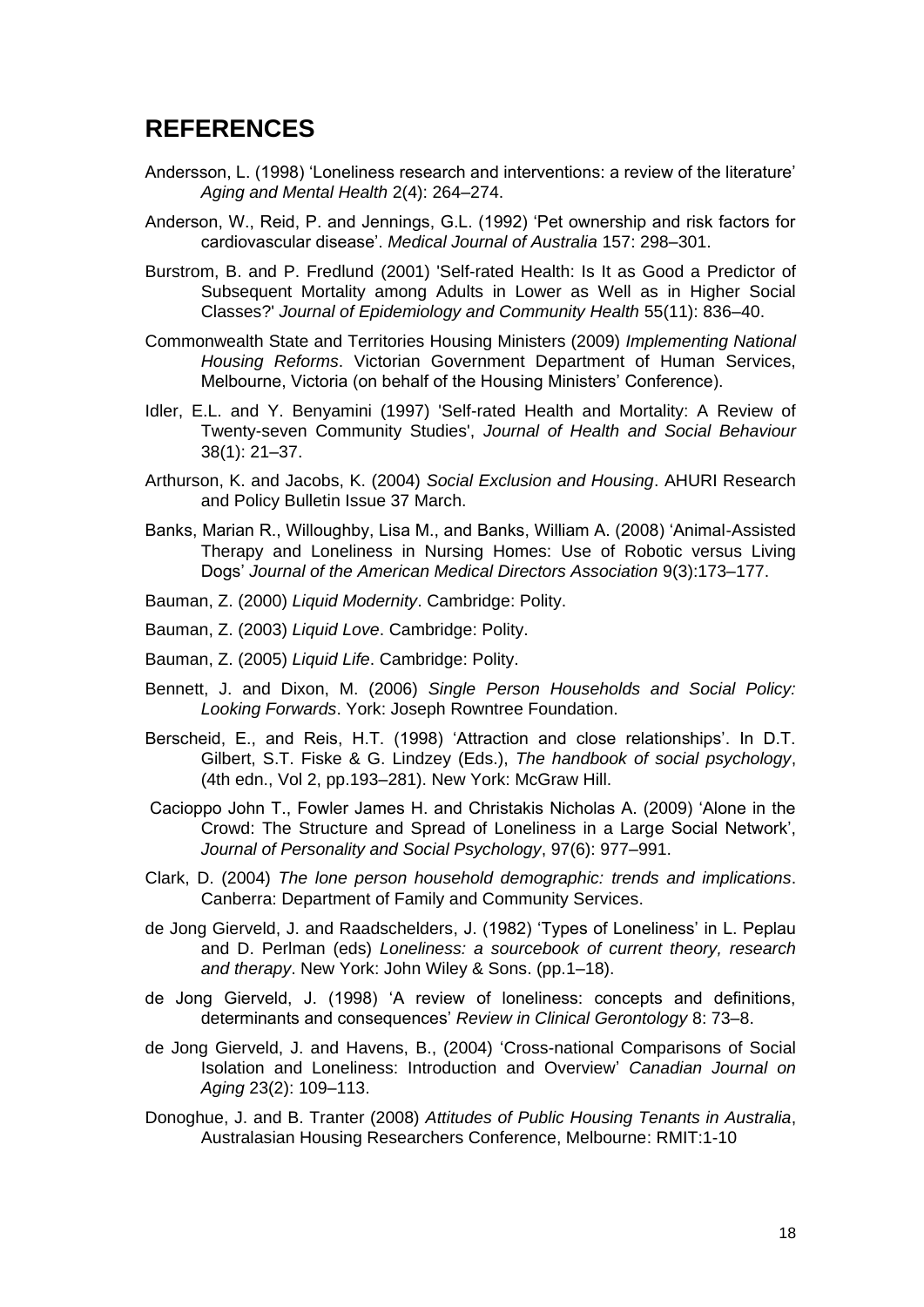- Dykstra, P.A., van Tilburg, T.G. and de Jong Gierveld (2005) ‗Changes in Older Adult Loneliness: Results from a Seven-Year Longitudinal Study'. *Research on Aging* 27(6): 725–747.
- Ettema, E., Derksen, L.D. and van Leeuwen, E. (2010) ‗Existential loneliness and end-of-life care: a systematic review'. *Theoretical Medicine and Bioethics* 31(2): 141–169.
- Fees, B.S., Martin, P. and Poon, L.W. (1999) ‗A model of loneliness in older adults' *Journal of Gerontology* 54b(4): 231–239.
- Flood, M. (2005) *Mapping Loneliness in Australia*. Discussion Paper No. 76, Canberra: The Australia Institute.
- Franklin, A.S. (1986) 'Working class privatism and the home: an historical case study of Bedminster, Bristol', in *Environment and Planning D: Society and Space*, 7(1): 93–113.
- Franklin, A. S. (1998) *Animals and Modern Cultures*. London: Sage.
- Franklin, A.S. (2009) ‗On Loneliness' Geografiska Annaler: Series B, *Human Geography* 91(4): 343–354.
- Franklin, A.S., Emmison, M., Haraway, D, and Travers, M.H, (2007) Investigating the therapeutic benefits of companion animals: Problems and challenges', *Qualitative Sociology Review* III(1): 42–58.
- Franklin, A.S. and Tranter, B. (2008) *Loneliness in Australia*. Occasional Paper 13, Housing and Community Research Unit, University of Tasmania.
- Furedi, F. (1998) *Culture of Fear*. London: Cassell.
- Garrity, T.F. and Stallones, L. (1998) 'Effects of Pet Contact on Human WellBeing: Review of Recent Research' in C. Wilson and D. Turner (eds.) *Companion Animals in Human Health*, Thousand Oaks, CA: Sage. (pp.41–58).
- Geller, J. (2000) ‗Loneliness: An overlooked and costly health risk factor' *Minnesota Medicine* 83: no pages.
- Harvey, D. (1989) *The condition of postmodernity*. Oxford: Blackwell.
- Hay, R. (1994) British Football, Wogball or the World Game? Towards a Social history of Victoria Soccer; in John O'Hara (ed.), Ethnicity and soccer in Australia, Melbourne *Australian Society for Sports History* No. 10.
- Headey, B. (1999) 'Health Benefits and Health Cost Savings due to Pets: preliminary estimates from an Australian national survey.' *Social Indicators Research* 47: 233–243.
- Henning, D. (2009) ‗Distanciation' in G. Ritzer (ed.) *Blackwell's Encyclopedia of Sociology*, Oxford: Blackwell. (pp.1188–89).
- Hulse, K. (2008) *Understanding the Importance of home and place as the foundation stone for social inclusion* Paper given to AHURI Annual conference October.
- Hulse, K. and Stone, W. (2007) *Housing and social cohesion: an empirical exploration*. AHURI Final Report No. 100, Australian Housing and Urban Research Institute.
- Jain, S., Montgomery, M. and Agius, O. (2004) *Household, family and living arrangements of the population of Australia, 1986–2026*. Australian Population Association 12th Biennial Conference, 15–17 September 2004, Canberra. (pp1-15).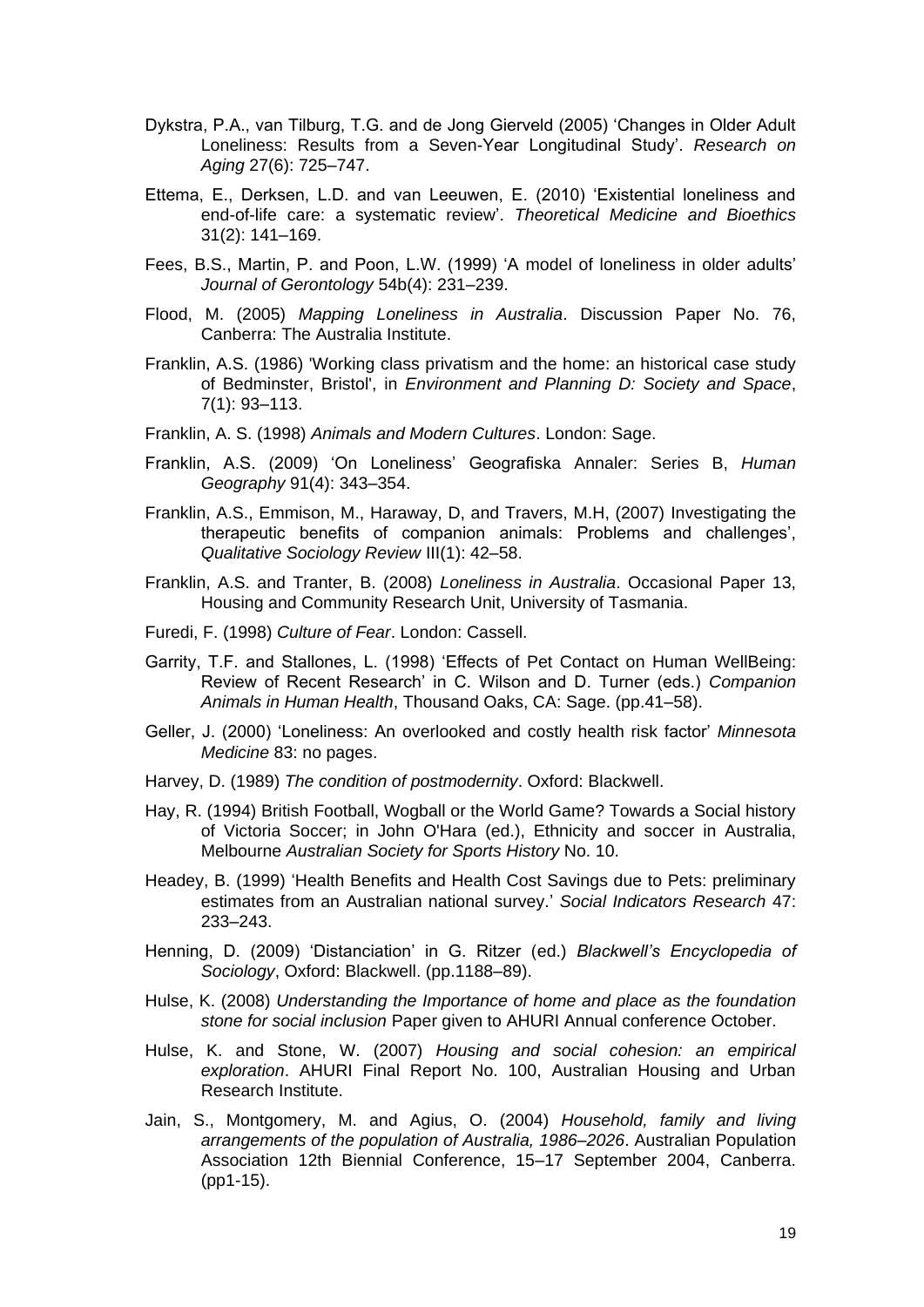- Jaworski, K. and Moyle, W. (2008) *Alone in a crowd: supporting older Australians managing loneliness*. Stage One Discussion Paper. Canberra: Australian Research Council.
- Kelly, K. M. (2001). 'Individual differences in reactions to rejection', in M. R. Leary (Ed.), *Interpersonal Rejection*, New York: Oxford University Press. (pp.213– 247).
- Kiley, D (1989) *Living together, feeling alone*. New York: Simon and Schuster.
- King, D. (2006) *Flinders social monitor*, No. 1, November 2006.
- Leary, M. R. (Ed.) (2001) *Interpersonal rejection*. New York: Oxford University Press.
- Laurier, E., Ramia M. and Johan L. (2006) 'Putting the Dog Back in the Park: animal and human mind-in-action.' *Mind, Culture and Activity* 13(1): 2–24.
- Mellor, D., Stokes, M., Firth, L., Hayashi, Y. and Cummins, R. (2008) 'Need for Belonging, relationship satisfaction, loneliness and life satisfaction.' *Personality and Individual Differences* 45: 213–218.
- Men's Sheds (2010)<http://www.mensheds.com.au/index.php?id=aboutus> (Accessed 1 November 2010).
- National Aboriginal Community Controlled Health Organisation (2006) *Understanding Isolation and Loneliness in Aboriginal Communities*. Canberra: NACCHO. [http://www.naccho.org.au](http://www.naccho.org.au/) (accessed 31 October 2010).
- Newby, J. (1996) *Man meets dog: surviving and evolving together*. Paper given to Urban Animal Management Conference, Perth 1996. The Australian Veterinary Association. [http://www.uam.net.au/PDFs/PUB\\_Pro96\\_Jonica](http://www.uam.net.au/PDFs/PUB_Pro96_JonicaNewby.pdf) [Newby.pdf.](http://www.uam.net.au/PDFs/PUB_Pro96_JonicaNewby.pdf)
- Olds, J. and Schwart, R. S. (1996) *Overcoming loneliness in everyday life*. Birch Lane: New York.
- Olds, J. and Schwart, R. S. (2009) *The lonely American: drifting apart in the twentyfirst century*. Boston: Beacon Press.
- Perlman, D. (2004) *European and Canadian studies of loneliness among seniors*. Canadian Journal on Aging 23: 181–188.
- Phibbs, P. and Thompson, S. (2010) *The health impacts of housing*. AHURI Final Report, Melbourne: Australian Housing and Urban Research Institute.
- Putnam, R.D. (2000) *Bowling alone: the collapse and revival of American community*. New York: Simon and Schuster.
- Reichenbach E. M. (1998) 'The Community Health Nursing Implications of the Self-Reported Health Status of a Local Homeless Population', *Public Health Nurse*, December, 1998. (pp.398–405).
- Richards, L. (1991) *Nobody's home*. Melbourne: Oxford University Press.
- Rokach, A. (2004). 'Loneliness then and now: Reflections on social and emotional alienation in everyday life.' *Current psychology: developmental learning, personality, social* 23: 24–40.
- Rokach, A. (2005a) ‗The Causes of Loneliness in Homeless Youth.' *The Journal of Psychology: Interdisciplinary and Applied* 139(5): 469–480.
- Rokach, A. (2005b) 'Private Lives in Public Places: The Loneliness of the Homeless.' *Social Indicators Research* 72(1): 99–114.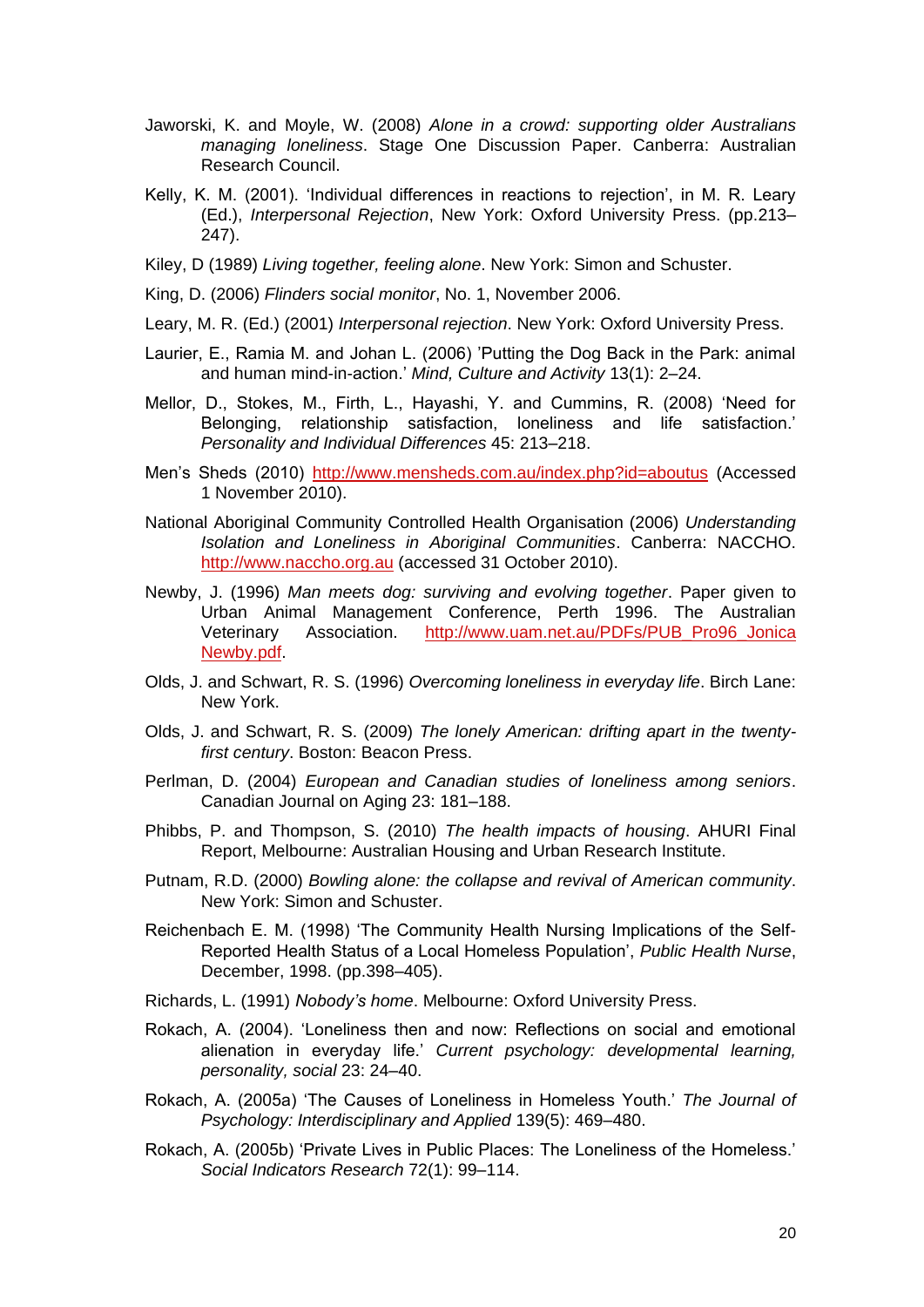- Russell, D. (1996). The UCLA loneliness scale (Version 3): reliability, validity, and factor structure. *Journal of Personality Assessment*, 66, 20-40.
- Serpell, J. (Ed.) (1999) *The domestic dog*. Cambridge: Cambridge University Press.
- Slater, P. (1970) *The pursuit of loneliness: American culture at the breaking point*. Boston: Beacon Press.
- Stack, S. (1998) 'Marriage, Family and Loneliness: A Cross-National Study' *Sociological Perspectives* 41(2): 415–432.
- Taylor, C. (1983) *Village and farmstead: a history of rural settlement in England*. Bath: Batstone.
- Tillich, P. (1980) ‗Loneliness and solitude' in J. Hartog, R. J. Audy and Y. Cohen (Eds.), *The anatomy of loneliness*. New York: International Universities Press.
- Townsend, P. (1973) 'Isolation and Loneliness in the Aged'. In R. Weiss (ed.) Loneliness: *The experience of emotional and social isolation*. Cambridge, MA: The MIT Press. (pp.175-188).
- Turok, I. (2008) ‗*Housing and social Inclusion: a UK perspective*'. Paper given to AHURI Conference October 2008).
- Urry, J. (2000) *Sociology beyond societies: mobilities for the twenty-first century*. London: Routledge.
- Weiss, R.S. (1973) *Loneliness: the experience of emotional and social isolation*. Cambridge, MA: The MIT Press.
- Wood, L (Ed.) (2009) *Living well together: how companion animals can strengthen social fabric*. Petcare Information & Advisory Service Pty Ltd and the Centre for the Built Environment and Health (School of Population Health), Perth: The University of Western Australia.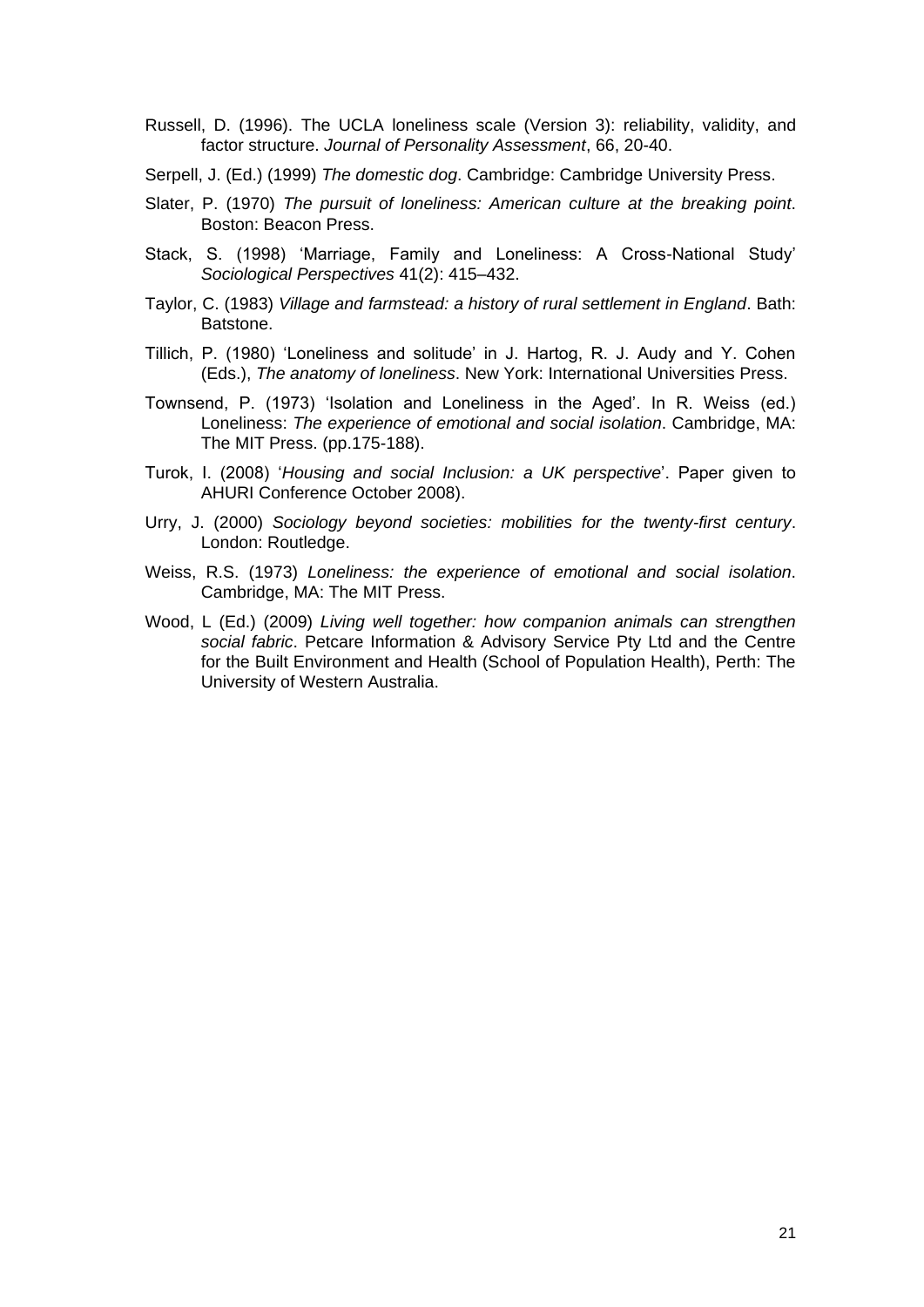# <span id="page-25-0"></span>**APPENDIX**

#### <span id="page-25-1"></span>**Appendix 1: Loneliness, housing and health in contemporary Australia: a survey**

Here we present 'highlight results' of a 2009 survey of loneliness, housing and health specifically designed and executed for this essay. .

The data analysed in this research were collected via a survey of Australian adults (n=1502), in the 2009 AuSSA, a national mail-out, mail-back survey based upon a systematic sample drawn from the Australian Electoral Roll.

Several dependent and independent variables are analysed here. Loneliness measures are used as key dependent variables. Loneliness is conceptualised in terms of its frequency of occurrence and in terms of the extent to which it poses a serious problem. Two questions are operationalised to measure loneliness: ‗How often do you personally experience loneliness in your life?' and ‗Loneliness has been a serious problem for me at times…'.

We also examine self-assessed health measured using the following questions: 'In general, would you say your health is…' The self-assessed health question has been found to be a valid measure of actual health (Burstrom and Fredlund 2001; Idler and Benyamini 1997).

Independent variables include house tenure, sex, age, class and post-secondary education.

#### *Frequency of loneliness*

Three tables are presented initially to show the bivariate associations between the loneliness and self-assessed health dependent variables, housing tenure and a range of independent variables. In Table A1 the frequency of loneliness is shown. Housing tenure, particularly for those in private and public housing, appears to be strongly associated with experiencing loneliness on a frequent basis. For example, only 4 per cent of those who own their own home experience loneliness on a daily basis compared to 13 per cent of private renters and 11 per cent of public housing tenants. However, those in public housing are much more likely than other tenures to experience loneliness on a regular basis. This is clearly apparent in that only 27 per cent of public tenants rarely or never experience loneliness, compared with 39 per cent in private rental, 53 per cent of mortgagees and 62 per cent of those who own their own homes outright. It is unlikely that a tenure 'causes' loneliness, but we note that loneliness is being concentrated in certain tenure forms rather than others, and this may also denote some spatial concentration, with possible ramifications for the spread and compounding of loneliness. Household size is also associated with loneliness. Living in a single person household is related to the most frequent experience of loneliness (i.e. once a day or more), although the frequency of loneliness does not decrease in a monotonic fashion.

Little difference is apparent on the basis of gender. However, several other variables are strongly associated with the frequency of loneliness. Loneliness is higher among the younger cohorts. Twenty-eight per cent of 18–24-year-olds experience loneliness once a week or more compared to 13 per cent of those aged 65 or over. Having a tertiary degree is associated with more frequent loneliness. Self-assessed social class is also related to loneliness. Those who claim to be 'lower class' are most frequently lonely, while the upper middle (combined with upper) are least often lonely. Finally, those who are single, divorced or widowed are most frequently lonely.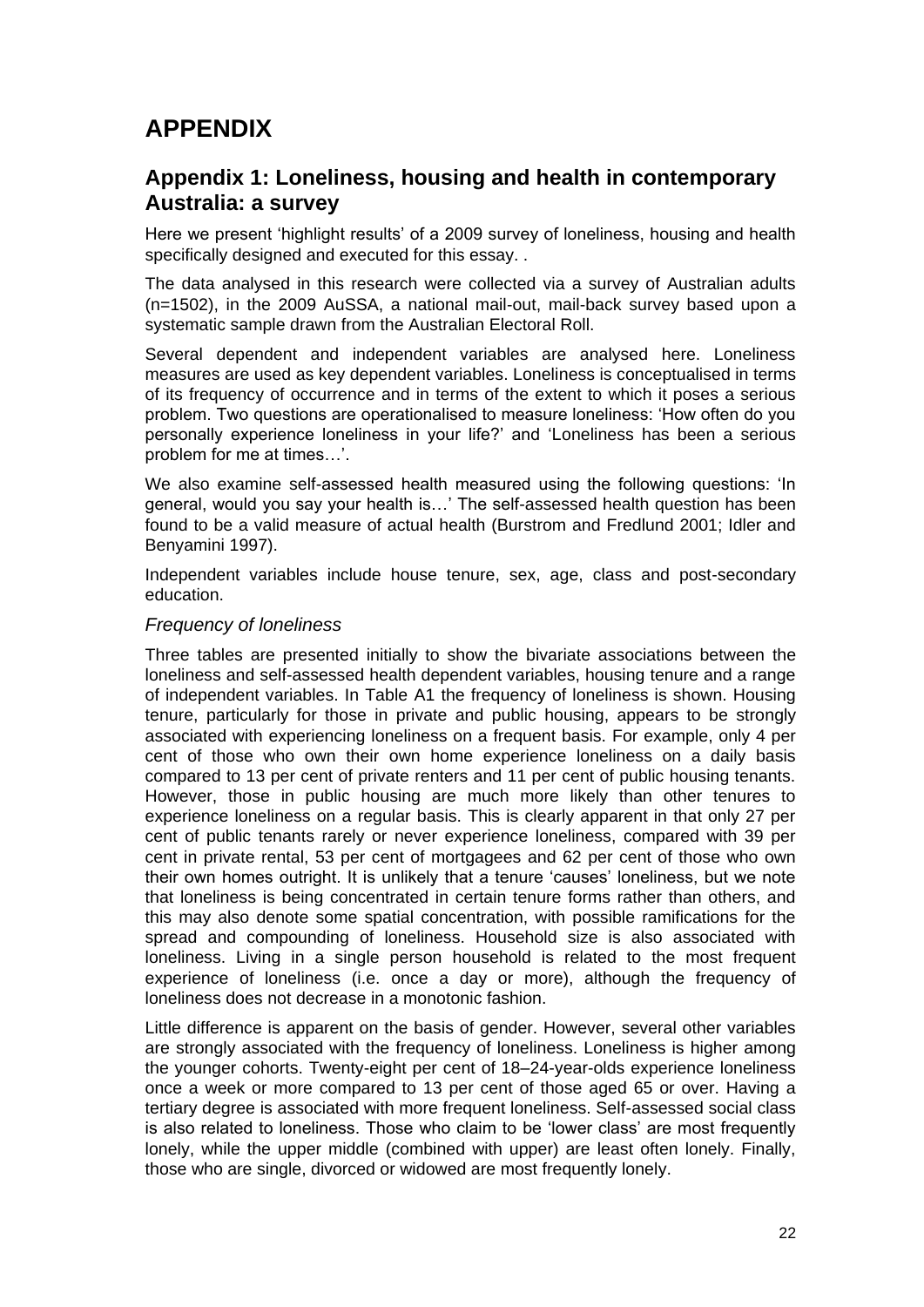#### *Loneliness as a problem*

Housing tenure is also associated with loneliness experienced as a serious problem (Tables A1 and A2). There appears to be a clear divide in this instance between those who own their own homes, either outright or with a mortgage, and those living in rental accommodation. Renters tend to experience loneliness more acutely. For example, 11 per cent of private renters strongly agree that they experience loneliness as a serious problem. When strong agreement and agreement are combined it is apparent that public housing tenants (47 per cent) are much more likely to see loneliness as a problem, compared to private renters (31 per cent), mortgagees (21 per cent) and home owners (19 per cent).

Household size is related in a 'U-shaped' pattern, with single households (40 per cent) most likely to agree that they experience loneliness as a problem, followed by those in the largest households (27 per cent). The upper middle class are associated with the lowest levels of loneliness as a problem, with loneliness most acute in the 'lower' class. Divorced and widowed people experience loneliness most severely as a problem.

#### *Health*

Turning now to Tables A3 and A4, the quality of self-assessed health declines with the frequency of loneliness and health is poorer among those who experience loneliness as a serious problem. Health is measured on a scale here where poor health scores zero and excellent health scores 100. Those who strongly agree that loneliness is a serious problem score 49 points on the health scale, while those with strong disagreement score 69 points, a substantial difference. Similarly, those who daily experience loneliness score 44 points on the health scale, compared to 65 points for those who are very rarely or never lonely.

Housing tenure is also clearly associated with health in these bivariate analyses. Living in public housing scores 42 points on the health scale, compared to mortgagees on 66 points, home owners on 60 points and private renters on 59 points. Contrary to the ideal of the healthy country lifestyle, better self-assessed health is associated with living in inner metropolitan areas of large cities, with lower scores in small towns and rural villages. Age and social class are clearly important indicators of health as expected, while being widowed is related to much lower health scores than other marital statuses, at least partly because of age-related factors. Higher levels of education and income are linked to better health scores, although gender accounts for very modest differences.

#### *Multivariate analyses*

Given that the variables discussed so far are interrelated, we now turn to multivariate analyses in a series of logistic regression models to show how these factors are related to the frequency and seriousness of loneliness in the multivariate case (Tables A2–A3), and how loneliness, housing tenure and social background predict selfassessed health (Table A4).

The regression results in Tables A5 and A6 suggest that age, housing tenure, partner status, social class and health status are important correlates of loneliness in Australia. Two models are presented for each dependent variable to show the impact of housing tenure, household size and social background (Model 1) then controlling for health status in Model 2.

Age effects are strong, particularly so for the frequency of loneliness. Loneliness is more frequently a problem among younger cohorts, even after controlling for a range of other factors. Living in rental accommodation is also associated with more frequent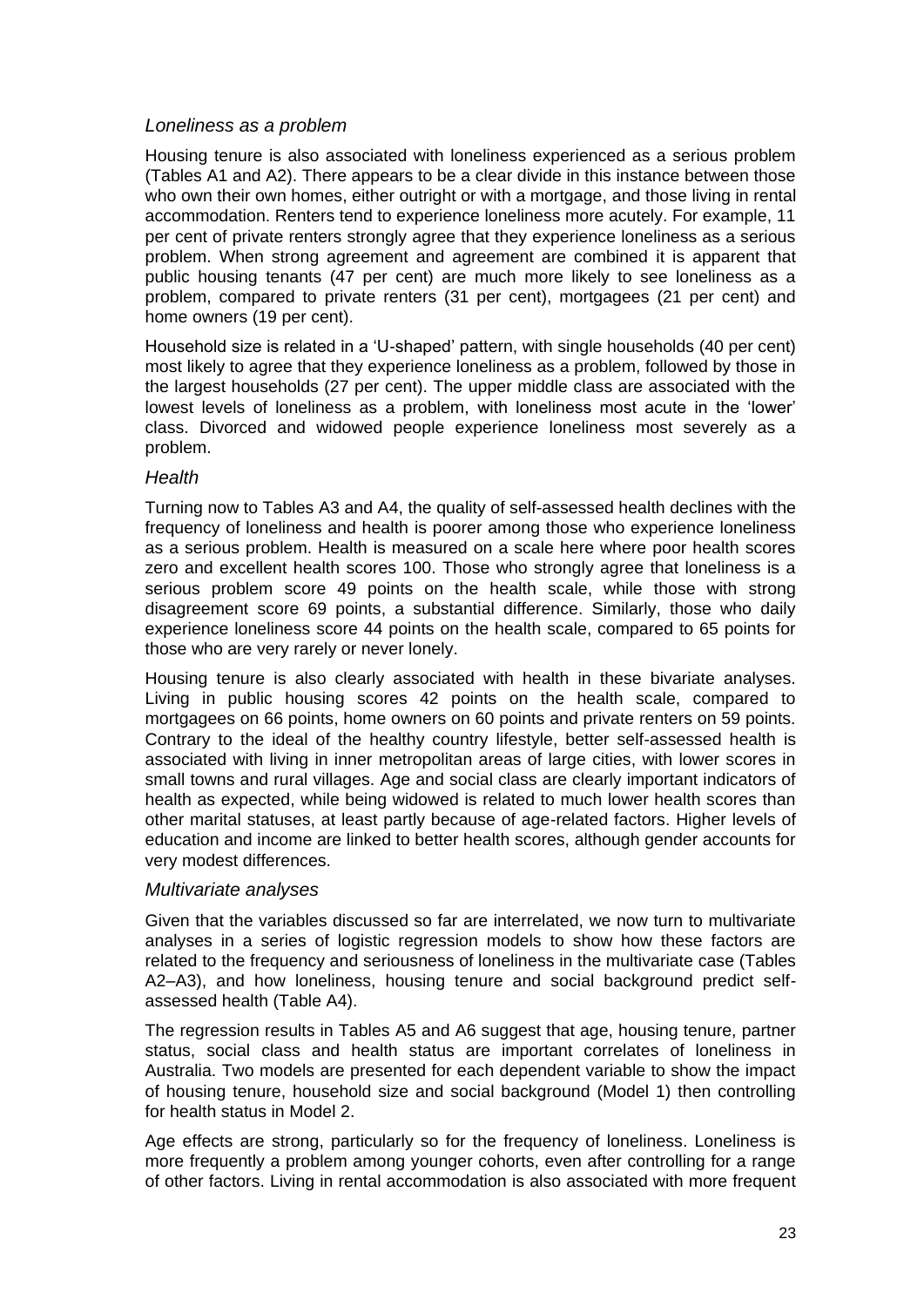loneliness, and with loneliness as a serious problem, although this appears to be somewhat related to health. When health variables are introduced to the regression equations on Model 2, public housing still shows a positive effect but is non-significant at the 95% level, as is the class variable for loneliness as a serious problem. While the legal status of tenure is not significant as a primary cause of loneliness, what remains significant for our purposes here is how public housing gathers together and spatially focuses those predictors of loneliness and those who suffer from it most. However, not surprisingly, self-rated health is a strong predictor of loneliness. Those in poor health are almost five times as likely as those in good or excellent health to experience loneliness frequently, and close to four times as likely to experience loneliness as a problem. Another way to express this (see Table A4), is that women who experience loneliness as a serious problem are approximately 2.4 times less healthy than women who aren't lonely, while lonely men are about twice as unhealthy as non-lonely men.

In Table A4, frequency of loneliness and loneliness as a problem are modelled by splitting the regression analyses by sex. Some interesting effects are apparent here. First, the monotonic age effects extant in Table A1 vary slightly, particularly among men. Women exhibit stronger age-based effects than men. Not having a partner is associated with somewhat higher odds ratios for men than women on the frequencydependent variable.

Finally, in Table A7 we present the results of regression analyses that show health status as an ordinal dependent variable, and age, tertiary education, high income, housing status, household size, marital status, location, social class and loneliness (both frequency and as a problem) as predictors of health, with the sample split by sex. Once again we present two models. However, on this occasion loneliness variables are added to the models in Model 2.

The results show different age patterns of health for men and women, with younger women much more likely to be healthy than older women, while much weaker age effects are apparent for men. Having a degree is associated with better health for both men and women. High income is also a significant predictor of good health, but only for men, while being married is linked with better health among women, but not men for whom the effects are in fact negative, although non-significant at the 95% level. Importantly, these results show that women in public housing are far less healthy than women home owners or mortgagees, even controlling for their income, age and other factors, but the effect for men in public housing is not significant at P < 0.05. Finally, class location not surprisingly, is a marker of health status, with 'lower' or working class men and women less healthy than their middle class counterparts.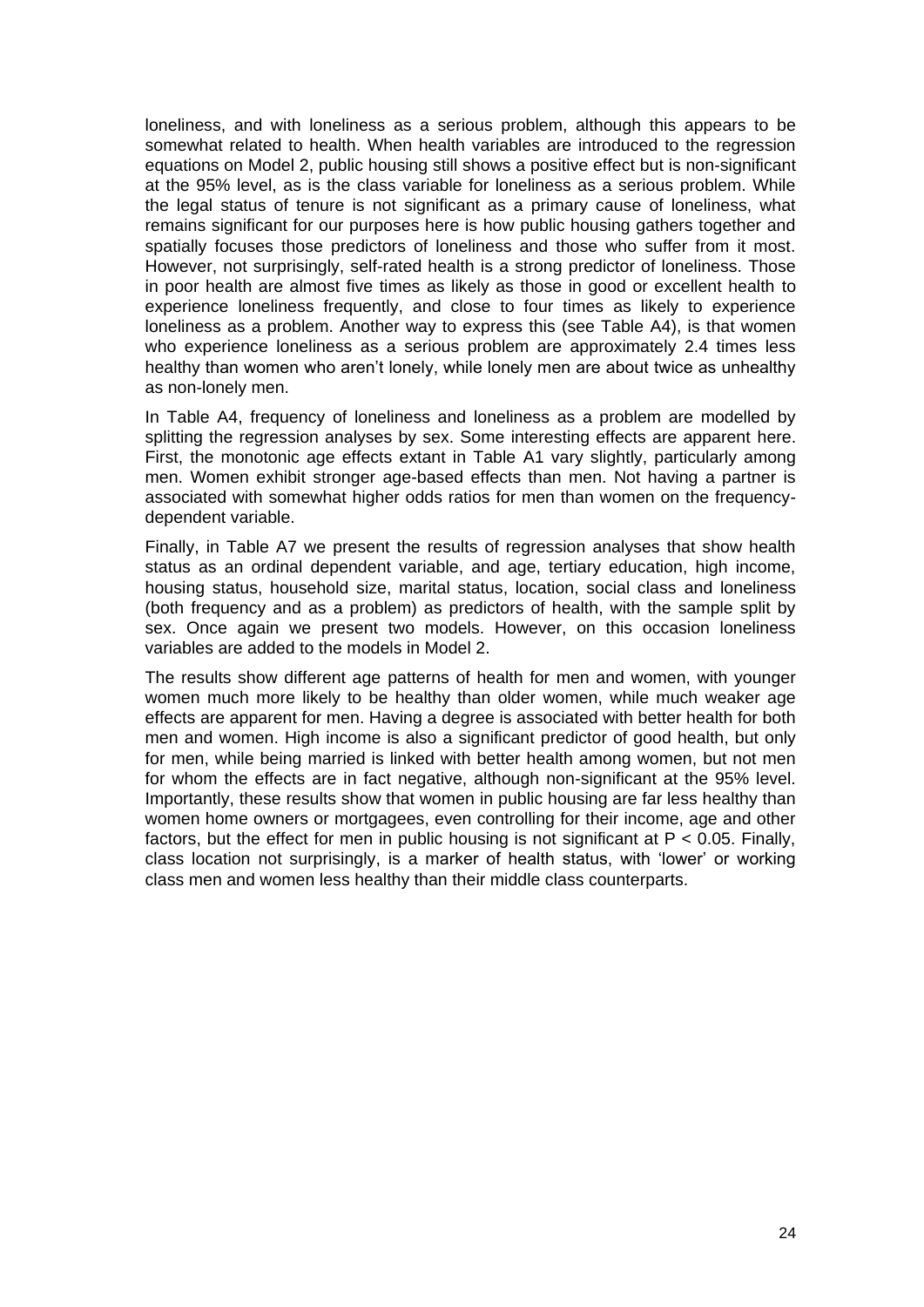# <span id="page-28-0"></span>**Appendix 2: Tables**

|                              | Once a<br>day + | Once a<br>week+ |      | Once a<br>$month +$ |      | Once a<br>year + |      | <b>Less</b><br>often/never |      |
|------------------------------|-----------------|-----------------|------|---------------------|------|------------------|------|----------------------------|------|
| Own home                     | 4.4             | 10.7            |      | 10.4                |      | 12.8             |      | 61.8                       |      |
| <b>Mortgage</b>              | 3.5             | 10.8            |      | 15.8                |      | 17.5             |      | 52.5                       |      |
| <b>Rent private</b>          | 13.3            | 12.7            |      | 14.5                |      | 20.2             |      | 39.3                       |      |
| <b>Rent public</b>           | 11.4            | 31.8            |      | 20.5                |      | 9.1              |      | 27.3                       |      |
| Other                        | 8.2             | 23.8            |      | 18.9                |      | 14.8             |      | 34.4                       |      |
| (P < 0.001)                  |                 |                 |      |                     |      |                  |      |                            |      |
| <b>Household size</b>        |                 |                 |      |                     |      |                  |      |                            |      |
| 1                            | 16.9            | 20.6            |      | 13.8                |      | 12.7             |      | 36.0                       |      |
| $\mathbf 2$                  | 3.8             | 10.4            |      | 10.4                |      | 16.8             |      | 58.5                       |      |
| 3                            | 4.5             | 11.3            |      | 15.4                |      | 13.6             |      | 55.2                       |      |
| 4                            | 3.3             | 12.0            |      | 20.7                |      | 16.2             |      | 47.7                       |      |
| 5                            | 4.9             | 14.6            |      | 10.7                |      | 13.6             |      | 56.3                       |      |
| $6+$                         | 6.8             | 11.4            |      | 20.5                |      | 15.9             |      | 45.5                       |      |
| (P < 0.001)                  |                 |                 |      |                     |      |                  |      |                            |      |
| <b>Rural village</b>         | 4.0             | 20.0            |      | 9.3                 |      | 12.0             |      | 54.7                       |      |
| Town < 10,000                | 10.3            | 8.1             |      | 14.7                |      | 19.9             |      | 47.1                       |      |
| Town < 10,000+               | 8.6             | 8.6             |      | 16.1                |      | 17.2             |      | 49.5                       |      |
| Town 25,000+                 | 3.5             | 12.8            |      | 18.0                |      | 15.1             |      | 50.6                       |      |
| Outer metro 100K+            | 6.6             | 14.0            |      | 13.4                |      | 13.9             |      | 52.3                       |      |
| Inner metro 100K+            | 3.9             | 10.7            |      | 12.9                |      | 16.8             |      | 55.6                       |      |
| $(P = 0.019)$                |                 |                 |      |                     |      |                  |      |                            |      |
| Women                        | 6.3             | 11.5            |      | 11.7                |      | 14.3             |      | 56.2                       |      |
| Men                          | 5.3             | 13.8            |      | 15.1                |      | 16.2             |      | 49.7                       |      |
| $(P = 0.065)$                |                 |                 |      |                     |      |                  |      |                            |      |
| $18 - 24$                    | 6.9             |                 | 21.6 |                     | 19.6 |                  | 25.5 |                            | 26.5 |
| $25 - 44$                    | 6.7             |                 | 14.0 |                     | 17.4 |                  | 16.0 |                            | 45.8 |
| $45 - 64$                    | 5.2             |                 | 13.4 |                     | 13.8 |                  | 14.2 |                            | 53.5 |
| $65+$                        | 5.3             |                 | 8.1  |                     | 8.1  |                  | 14.0 |                            | 64.5 |
| (P < 0.001)                  |                 |                 |      |                     |      |                  |      |                            |      |
| <b>Degree</b>                | 6.6             |                 | 13.4 |                     | 13.6 |                  | 13.5 |                            | 53.0 |
| Less than tertiary           | 3.9             |                 | 10.9 |                     | 14.0 |                  | 20.0 |                            | 51.2 |
| $(P = 0.008)$                |                 |                 |      |                     |      |                  |      |                            |      |
| \$78,000+ personal<br>income | 1.5             |                 | 9.1  |                     | 9.6  |                  | 20.7 |                            | 59.1 |
| < \$78,000                   | 6.5             |                 | 13.8 |                     | 14.5 |                  | 14.1 |                            | 51.1 |
| (P < 0.001)                  |                 |                 |      |                     |      |                  |      |                            |      |

<span id="page-28-1"></span>**Table A1: Frequency of loneliness and social background (per cent)**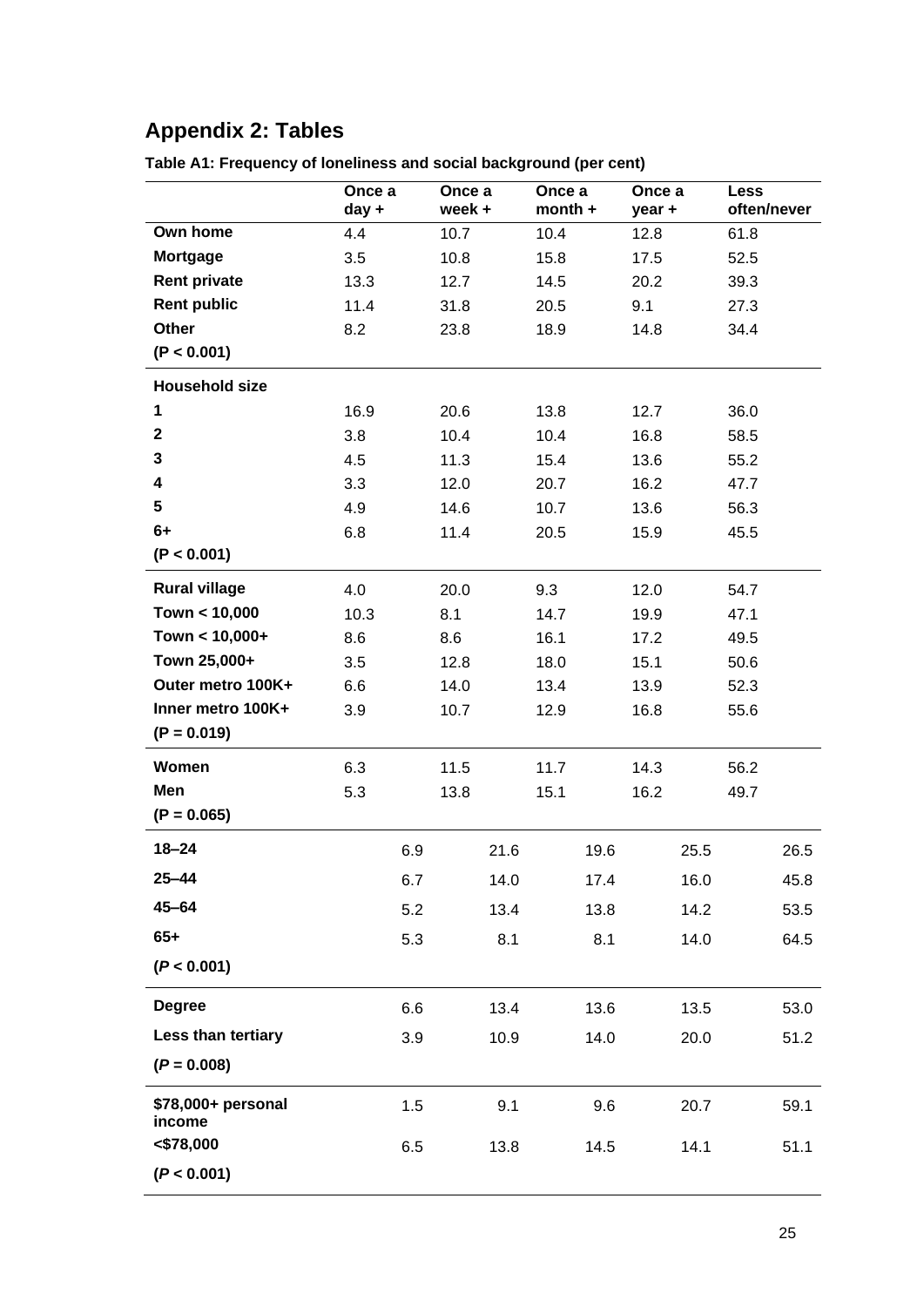|                     | Once a<br>day + | Once a<br>week + | Once a<br>$month +$ | Once a<br>$year +$ | <b>Less</b><br>often/never |
|---------------------|-----------------|------------------|---------------------|--------------------|----------------------------|
| Lower               | 26.2            | 19.0             | 21.4                | 9.5                | 23.8                       |
| Working             | 6.7             | 18.6             | 16.0                | 13.8               | 44.9                       |
| Lower middle        | 7.0             | 14.8             | 16.3                | 16.7               | 45.2                       |
| <b>Middle</b>       | 4.2             | 10.6             | 12.6                | 15.5               | 57.1                       |
| <b>Upper middle</b> | 2.6             | 5.8              | 9.0                 | 17.5               | 65.1                       |
| (P < 0.001)         |                 |                  |                     |                    |                            |
| <b>Single</b>       | 12.0            | 21.9             | 18.2                | 16.7               | 31.3                       |
| De facto            | 6.3             | 10.3             | 13.5                | 19.8               | 50.0                       |
| <b>Married</b>      | 2.5             | 8.8              | 11.7                | 15.5               | 61.5                       |
| <b>Divorced</b>     | 13.7            | 20.2             | 22.6                | 15.3               | 28.2                       |
| <b>Separated</b>    | 6.9             | 20.7             | 3.4                 | 17.2               | 51.7                       |
| <b>Widowed</b>      | 13.9            | 22.8             | 11.4                | 5.1                | 46.8                       |
| (P < 0.001)         |                 |                  |                     |                    |                            |

Source: AuSSA (2009)

### <span id="page-29-0"></span>**Table A2: Loneliness as serious problem and social background (per cent)**

|                       | <b>Strongly</b><br>agree | Agree | <b>Disagree</b> | <b>Strongly</b><br>disagree |
|-----------------------|--------------------------|-------|-----------------|-----------------------------|
| Own home              | 4.4                      | 14.7  | 38.8            | 42.1                        |
| <b>Mortgage</b>       | 3.8                      | 16.8  | 38.8            | 40.5                        |
| <b>Rent private</b>   | 10.8                     | 20.5  | 41.5            | 27.3                        |
| <b>Rent public</b>    | 6.7                      | 40.0  | 40.0            | 13.3                        |
| <b>Other</b>          | 9.8                      | 19.7  | 44.3            | 26.2                        |
| (P < 0.001)           |                          |       |                 |                             |
| <b>Household size</b> |                          |       |                 |                             |
| 1                     | 10.9                     | 29.0  | 36.3            | 23.8                        |
| $\mathbf{2}$          | 5.0                      | 16.3  | 38.0            | 40.7                        |
| 3                     | 3.2                      | 17.2  | 40.7            | 38.9                        |
| 4                     | 5.8                      | 13.8  | 44.6            | 35.8                        |
| 5                     | 2.9                      | 10.5  | 41.9            | 44.8                        |
| $6+$                  | 6.7                      | 20.0  | 40.0            | 33.3                        |
| (P < 0.001)           |                          |       |                 |                             |
| <b>Rural village</b>  | 6.0                      | 20.0  | 39.3            | 34.7                        |
| Town < 10,000         | 8.5                      | 16.3  | 42.6            | 32.6                        |
| Town $< 10,000+$      | 4.3                      | 18.3  | 38.7            | 38.7                        |
| Town 25,000+          | 2.9                      | 14.5  | 45.7            | 37.0                        |
| Outer metro 100K+     | 6.3                      | 18.8  | 40.1            | 34.7                        |
| Inner metro 100K+     | 4.6                      | 15.2  | 36.9            | 43.3                        |
| $(P = 0.266)$         |                          |       |                 |                             |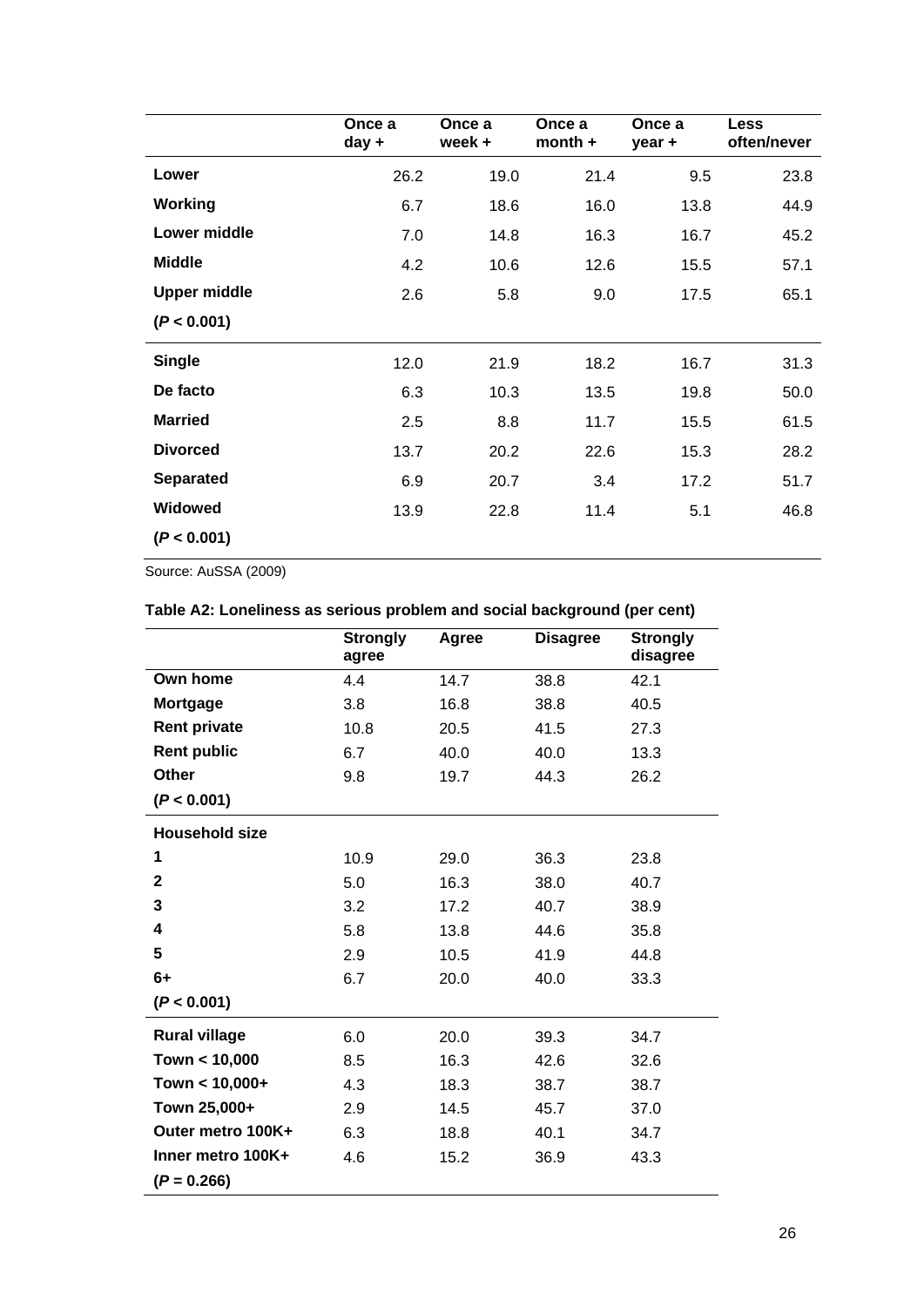| Women                        | 5.9  | 18.1 | 39.1 | 37.0 |
|------------------------------|------|------|------|------|
| Men                          | 5.2  | 16.4 | 40.8 | 37.7 |
| $(P = 0.754)$                |      |      |      |      |
| $18 - 24$                    | 9.8  | 15.7 | 50.0 | 24.5 |
| $25 - 44$                    | 6.2  | 19.4 | 40.2 | 34.3 |
| $45 - 64$                    | 5.3  | 17.9 | 37.9 | 39.0 |
| $65+$                        | 4.5  | 14.8 | 40.4 | 40.4 |
| (P < 0.050)                  |      |      |      |      |
| <b>Degree</b>                | 5.3  | 17.8 | 34.6 | 42.3 |
| Less than tertiary           | 5.7  | 16.9 | 42.0 | 35.4 |
| $(P = 0.044)$                |      |      |      |      |
| \$78,000+ personal<br>income | 3.0  | 13.6 | 35.2 | 48.2 |
| $<$ \$78,000                 | 6.0  | 18.2 | 40.2 | 35.6 |
| $(P = 0.004)$                |      |      |      |      |
| Lower                        | 18.2 | 36.4 | 34.1 | 11.4 |
| Working                      | 4.1  | 19.3 | 47.8 | 28.8 |
| <b>Lower middle</b>          | 5.5  | 23.1 | 42.9 | 28.6 |
| <b>Middle</b>                | 6.1  | 13.9 | 38.3 | 41.7 |
| <b>Upper middle</b>          | 2.6  | 13.7 | 26.3 | 57.4 |
| (P < 0.001)                  |      |      |      |      |
| <b>Single</b>                | 9.3  | 25.8 | 40.2 | 24.7 |
| De facto                     | 7.2  | 21.6 | 42.4 | 28.8 |
| <b>Married</b>               | 3.6  | 12.6 | 39.8 | 43.9 |
| <b>Divorced</b>              | 11.8 | 26.8 | 40.2 | 21.3 |
| <b>Separated</b>             | 3.3  | 16.7 | 36.7 | 43.3 |
| Widowed                      | 7.5  | 30.0 | 31.3 | 31.3 |
| (P < 0.001)                  |      |      |      |      |

### <span id="page-30-0"></span>**Table A3: Health (0–100 scale), loneliness and social background (means)**

| Own home                   | 60.2 | <b>Degree</b>             | 70.6 |
|----------------------------|------|---------------------------|------|
| Mortgage                   | 66.0 | Less than tertiary        | 58.1 |
| <b>Rent Private</b>        | 58.7 | $(F = 0.001; Eta = 0.22)$ |      |
| <b>Rent Public</b>         | 41.5 |                           |      |
| Other                      | 64.2 | \$78,000+                 | 70.5 |
| $(F < 0.001$ ; Eta = 0.18) |      | $<$ \$78,000              | 60.3 |
|                            |      | $(F < 0.001; Eta = 0.14)$ |      |
| <b>Rural village</b>       | 58.9 |                           |      |
| Town < 10,000              | 58.4 | Lower                     | 37.2 |
| Town $< 10,000+$           | 63.5 | Working                   | 55.9 |
|                            |      |                           |      |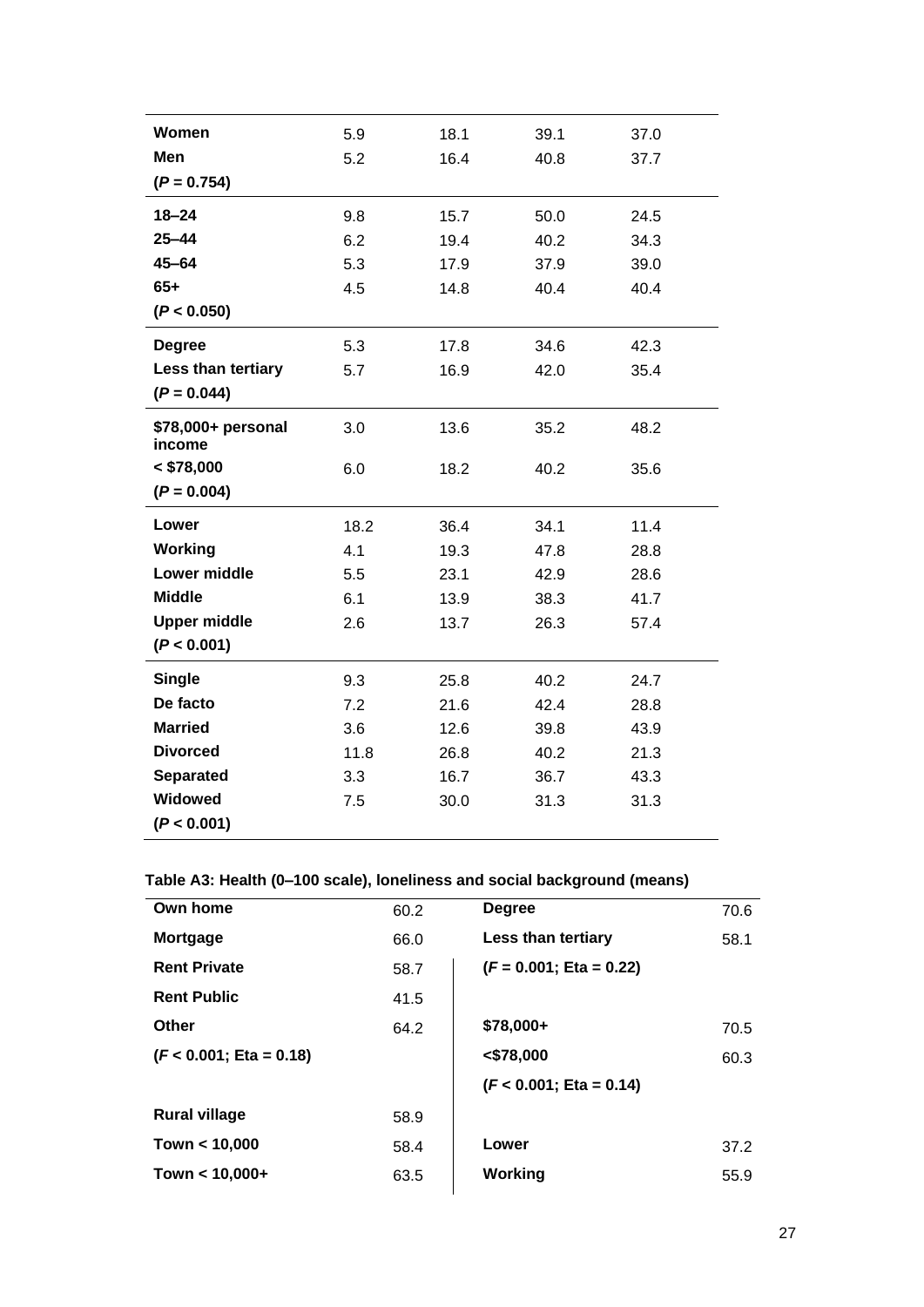| Town 25,000+              | 57.6 | Lower middle              | 59.0 |
|---------------------------|------|---------------------------|------|
| Outer metro 100K+         | 61.3 | <b>Middle</b>             | 63.8 |
| Inner metro 100K+         | 65.7 | <b>Upper middle</b>       | 72.5 |
| $(F = 0.001; Eta = 0.12)$ |      | $(F < 0.001; Eta = 0.26)$ |      |
| <b>Household size</b>     |      | <b>Single</b>             | 63.6 |
| 1                         | 53.7 | De facto                  | 63.0 |
| $\mathbf{2}$              | 60.2 | <b>Married</b>            | 62.8 |
| 3                         | 65.0 | <b>Divorced</b>           | 56.6 |
| 4                         | 66.1 | <b>Separated</b>          | 58.9 |
| 5                         | 68.6 | <b>Widowed</b>            | 47.8 |
| $6+$                      | 63.0 | $(F < 0.001; Eta = 0.14)$ |      |
| $(F < 0.001; Eta = 0.17)$ |      |                           |      |
| Women                     | 62.6 |                           |      |
| Men                       | 60.2 |                           |      |
| $(F = 0.069; Eta = 0.05)$ |      |                           |      |

Source: AuSSA (2009)

### <span id="page-31-0"></span>**Table A4: Health (0–100 scale), loneliness and social background – continued (means)**

| 71.6 |
|------|
| 66.9 |
| 61.2 |
| 53.7 |
|      |
|      |
| 43.7 |
| 53.4 |
| 59.3 |
| 65.0 |
| 65.3 |
|      |
|      |
| 48.8 |
| 55.5 |
| 58.8 |
| 69.2 |
|      |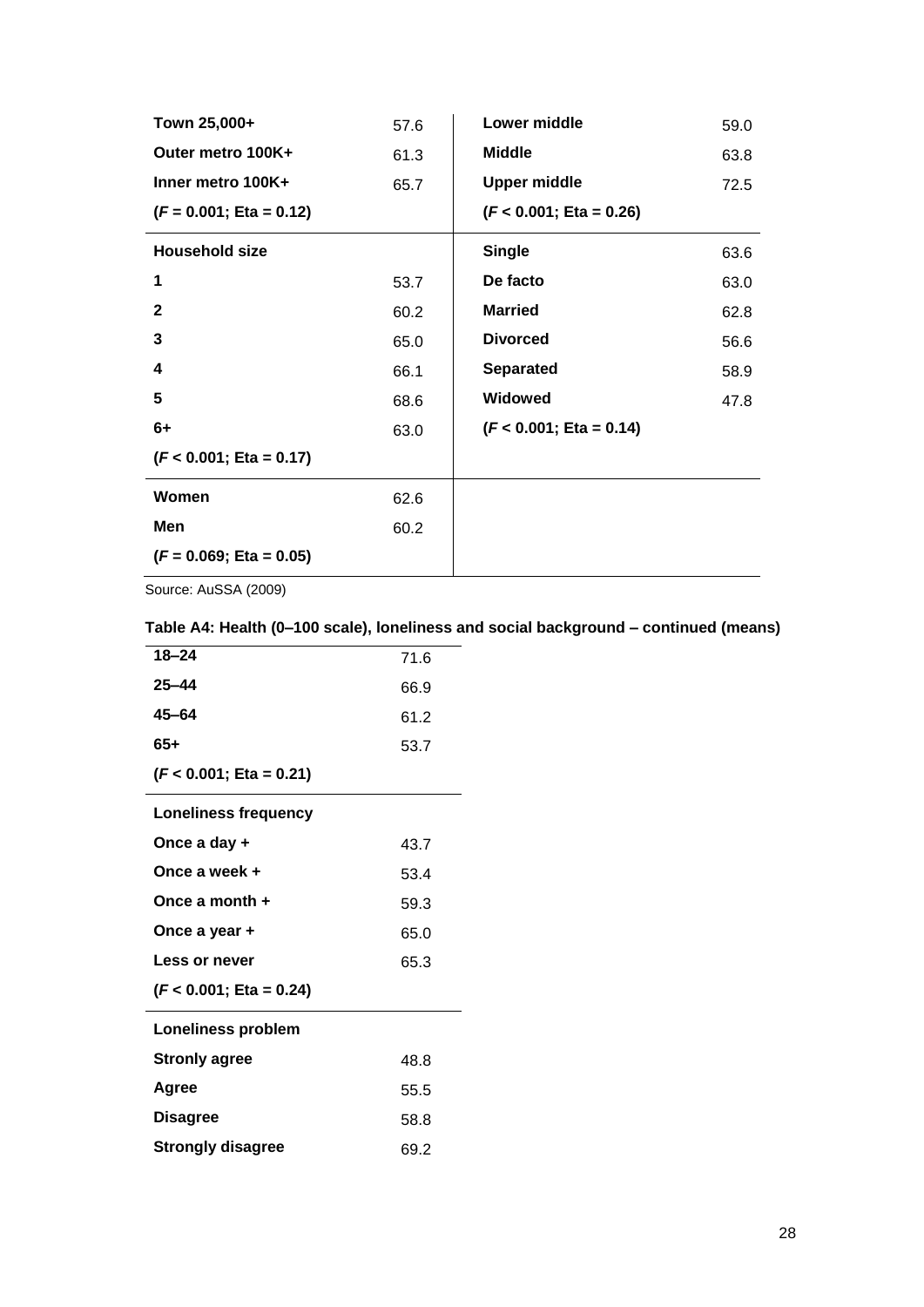#### **(***F* **< 0.001; Eta = 0.25)**

Source: AuSSA (2009)

|                              | <b>Frequency</b> |           | <b>Problem</b> |                |  |
|------------------------------|------------------|-----------|----------------|----------------|--|
|                              | Model 1          | Model 2   | Model 1        | <b>Model 2</b> |  |
| Women                        | 0.91             | 0.87      | 1.09           | 1.05           |  |
| Aged 18-24                   | $2.56***$        | $3.19***$ | 1.48           | $1.85*$        |  |
| Aged 25-44                   | $2.47***$        | 2.85***   | $1.62**$       | $1.82**$       |  |
| Aged 45-64                   | $1.72***$        | $1.88***$ | $1.33*$        | $1.42*$        |  |
| Aged 65+                     | 1.00             | 1.00      | 1.00           | 1.00           |  |
| <b>Degree</b>                | 0.99             | 1.10      | 0.97           | 1.05           |  |
| Earn \$78,000+               | 0.84             | 0.91      | $0.72*$        | 0.75           |  |
| <b>Private rental</b>        | $1.48*$          | $1.42*$   | $1.47*$        | $1.40*$        |  |
| <b>Public rental</b>         | $1.81*$          | 1.42      | $1.93*$        | 1.42           |  |
| Household size (1 to<br>$6+$ | 0.92             | 0.93      | $0.90*$        | 0.91           |  |
| No partner                   | $2.54**$         | $2.39***$ | $1.80***$      | $1.69***$      |  |
| Live inner urban ><br>500K   | 0.85             | 0.87      | 0.82           | 0.83           |  |
| Lower or working<br>class    | $1.57***$        | $1.43**$  | $1.38*$        | 1.25           |  |
| <b>Fair health</b>           |                  | $2.01***$ |                | $2.06***$      |  |
| Poor health                  |                  | 4.72***   |                | $3.64***$      |  |
| $R^2$                        | 0.12             | 0.16      | 0.07           | 0.11           |  |
| n                            | (1283)           | (1282)    | (1297)         | (1296)         |  |

#### <span id="page-32-0"></span>**Table A5: Frequency of loneliness and loneliness as a serious problem (odds ratios)**

Source: AuSSA

#### <span id="page-32-1"></span>**Table A6: Frequency of loneliness and loneliness as a serious problem (odds ratios)**

|                              | <b>Frequency</b> |          |          | Problem |
|------------------------------|------------------|----------|----------|---------|
|                              | Women            | Men      | Women    | Men     |
| Aged 18-24                   | $3.87***$        | 2.18     | 1.75     | 1.88    |
| Aged 25-44                   | $3.16***$        | $2.43**$ | $1.76*$  | $1.90*$ |
| Aged 45-64                   | $2.08***$        | $1.67*$  | 1.29     | $1.55*$ |
| Aged $65+$                   | 1.00             | 1.00     | 1.00     | 1.00    |
| <b>Degree</b>                | 1.05             | 1.19     | 1.07     | 0.97    |
| Earn \$78,000+               | 1.14             | 0.81     | 0.79     | 0.74    |
| <b>Private rental</b>        | 1.35             | 1.58     | 1.40     | 1.39    |
| <b>Public rental</b>         | 1.60             | 1.02     | 1.57     | 1.15    |
| Household size (1 to<br>$6+$ | 0.91             | 0.97     | 0.87     | 0.98    |
| <b>No Partner</b>            | $2.21***$        | 2.91***  | $1.64**$ | $1.78*$ |
| Live inner urban<br>>500K    | 0.90             | 0.81     | 0.79     | 0.93    |
| Lower or working             | 1.28             | $1.66*$  | 1.07     | $1.52*$ |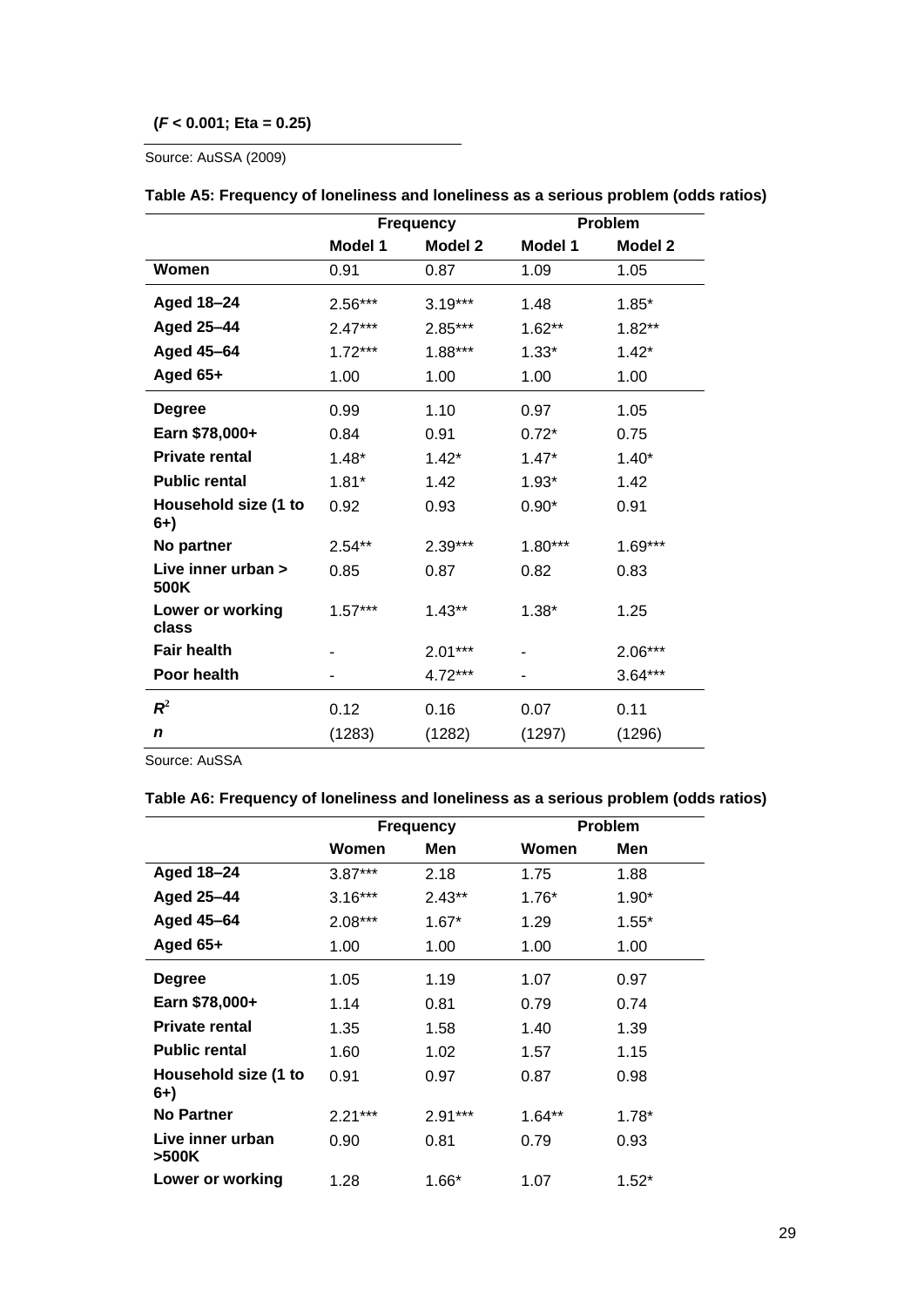| class              |           |          |           |           |
|--------------------|-----------|----------|-----------|-----------|
| <b>Fair health</b> | $2.23***$ | $1.79**$ | $2.00***$ | $2.17***$ |
| <b>Poor health</b> | $7.23***$ | $2.94**$ | $3.24***$ | $4.13***$ |
| $\boldsymbol{R}^2$ | 0.16      | 0.16     | 0.10      | 0.13      |
| n                  | (724)     | (558)    | (733)     | (563)     |
|                    |           |          |           |           |

Source: AuSSA

#### <span id="page-33-0"></span>**Table A7: Self-assessed health and loneliness (odds ratios)**

|                              | Women     |           | Men       |                |
|------------------------------|-----------|-----------|-----------|----------------|
|                              | Model 1   | Model 2   | Model 1   | <b>Model 2</b> |
| Aged 18-24                   | 5.35***   | $6.32***$ | $3.21***$ | $3.36**$       |
| <b>Aged 25-44</b>            | $2.34***$ | $2.72***$ | 1.62      | $1.81*$        |
| Aged 45-64                   | $1.99***$ | $2.30***$ | 0.90      | 0.99           |
| Aged 65+                     |           |           |           |                |
| <b>Degree</b>                | $1.92***$ | $1.85***$ | $1.81**$  | $1.91**$       |
| Earn \$78,000+               | 1.03      | 1.07      | $2.21***$ | $2.12**$       |
| <b>Private rental</b>        | 0.81      | 0.83      | 0.78      | 0.82           |
| <b>Public rental</b>         | $0.23***$ | $0.27***$ | 0.36      | 0.41           |
| Household size (1 to<br>$6+$ | 1.02      | 0.99      | 1.06      | 1.06           |
| <b>Married</b>               | $1.68**$  | $1.47*$   | 0.87      | 0.71           |
| Live inner urban<br>>500K    | 1.32      | 1.29      | 0.97      | 0.93           |
| Lower or working<br>class    | $0.52***$ | $0.56**$  | $0.64*$   | $0.65*$        |
| Loneliness a<br>problem      |           | 0.78      |           | 0.67           |
| <b>Frequent loneliness</b>   |           | $0.41***$ |           | $0.47**$       |
| $R^2$                        | 0.16      | 0.20      | 0.14      | 0.18           |
| n                            | (733)     | (721)     | (568)     | (559)          |

Source: AuSSA